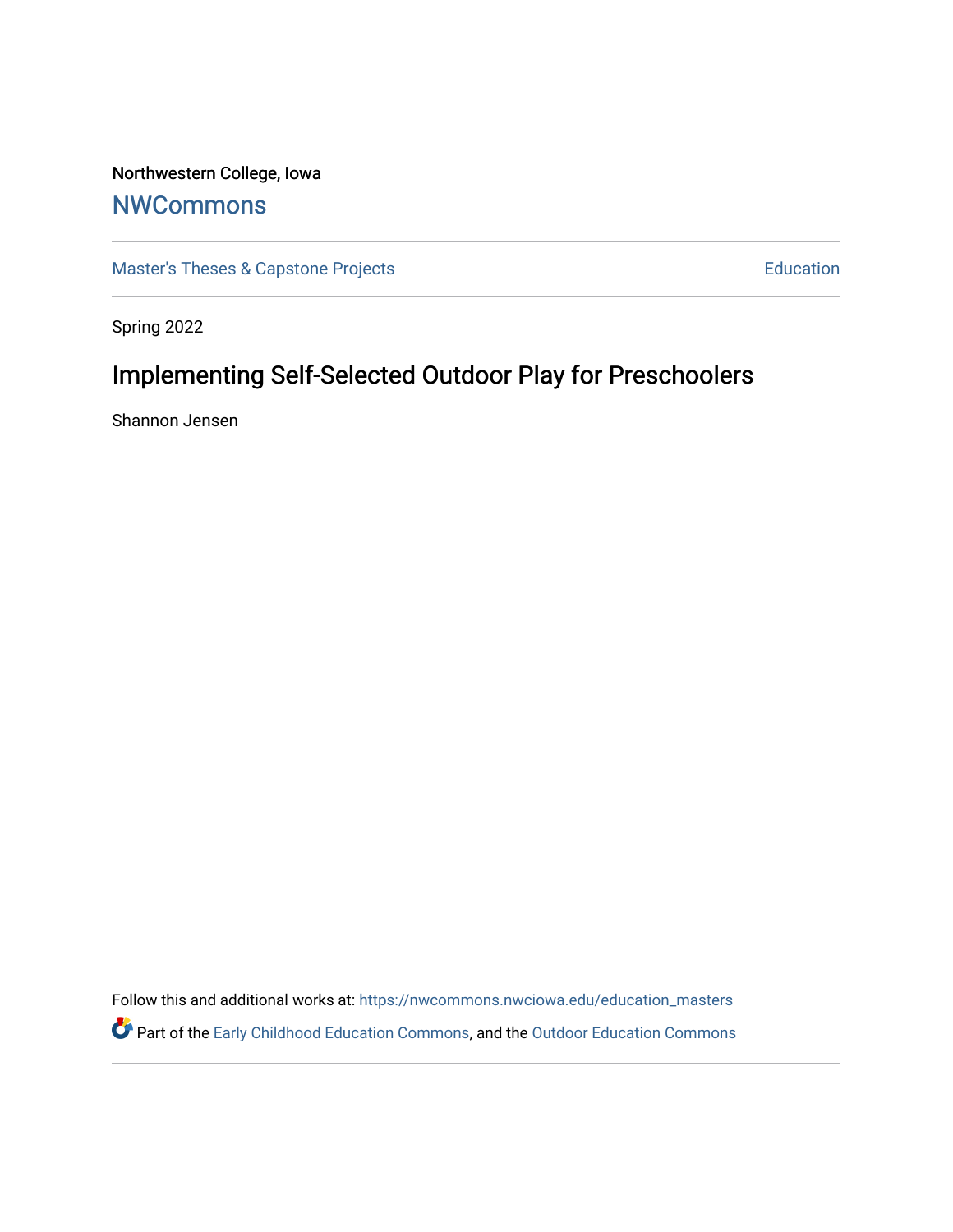# **Implementing Self-Selected Outdoor Play for Preschoolers**

Shannon Jensen

Northwestern College

A School Improvement Plan Project Presented in Partial Fulfillment of the Requirements For the Degree of Master of Education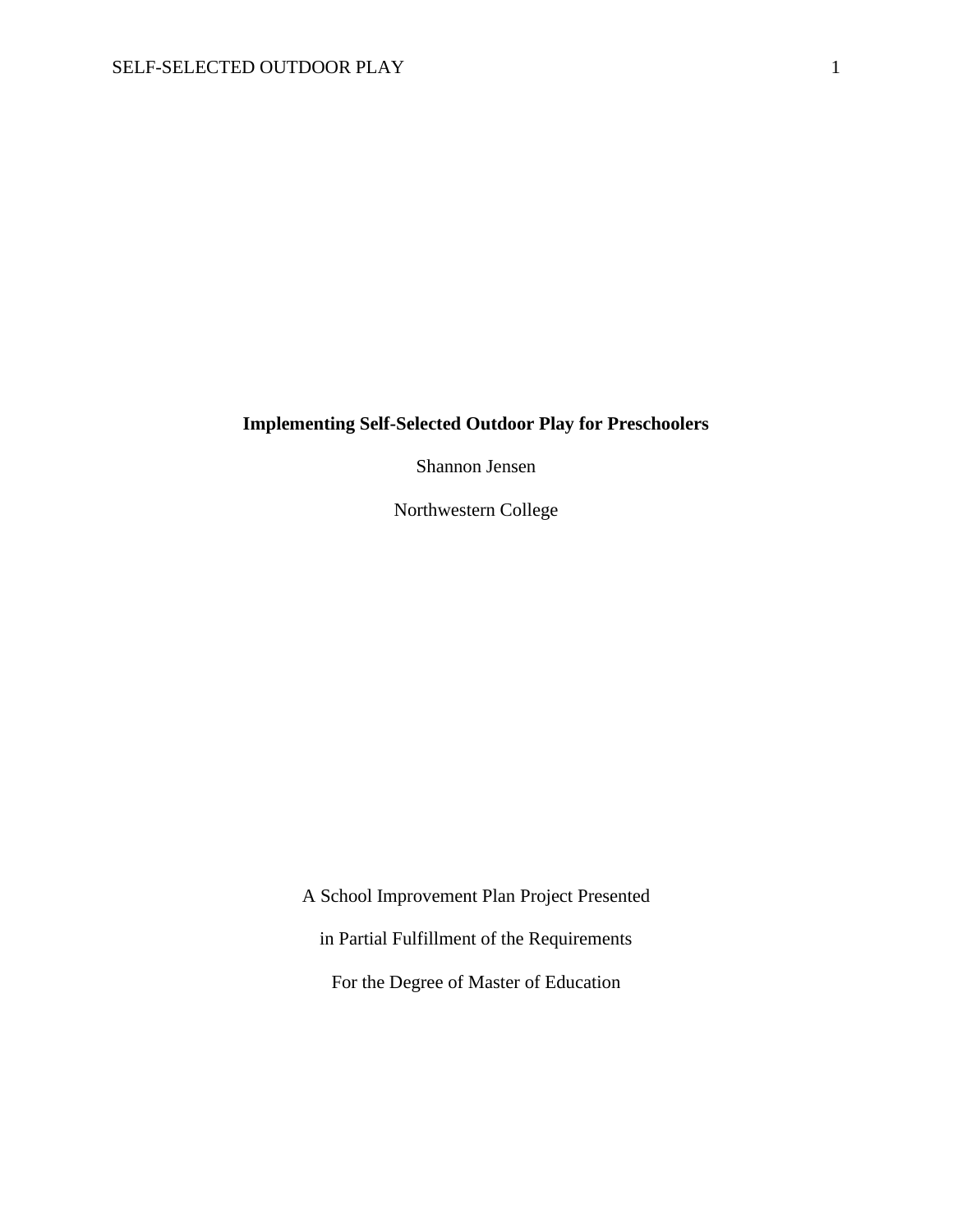# **Abstract**

<span id="page-2-0"></span>As preschool-aged children spend more time using electronic devices and studying academic content, they are spending increasingly less time playing outdoors. Preschoolers spend a large portion of their days participating in sedentary activities. Outdoor play facilitates children's development and learning in many areas including health, social and emotional skills, and motor skills. Outdoor play has also been shown to assist children with academic learning. Early childhood professionals spend significant amounts of time with young children and are largely responsible for providing outdoor play experiences for the children within their care. This school improvement plan documents the need for an Iowa preschool to implement daily studentselected outdoor play in a newly created outdoor area. The plan targets improving students' fine motor skills, problem-solving skills, and mathematical skills in an outdoor environment. Additionally, the plan addresses the areas and materials that should be available to the students in the outdoor space and incorporates student choice and interest.

*Keywords:* outdoor play, self-selected play, early childhood, health, development, learning, environment, materials, fine motor, mathematics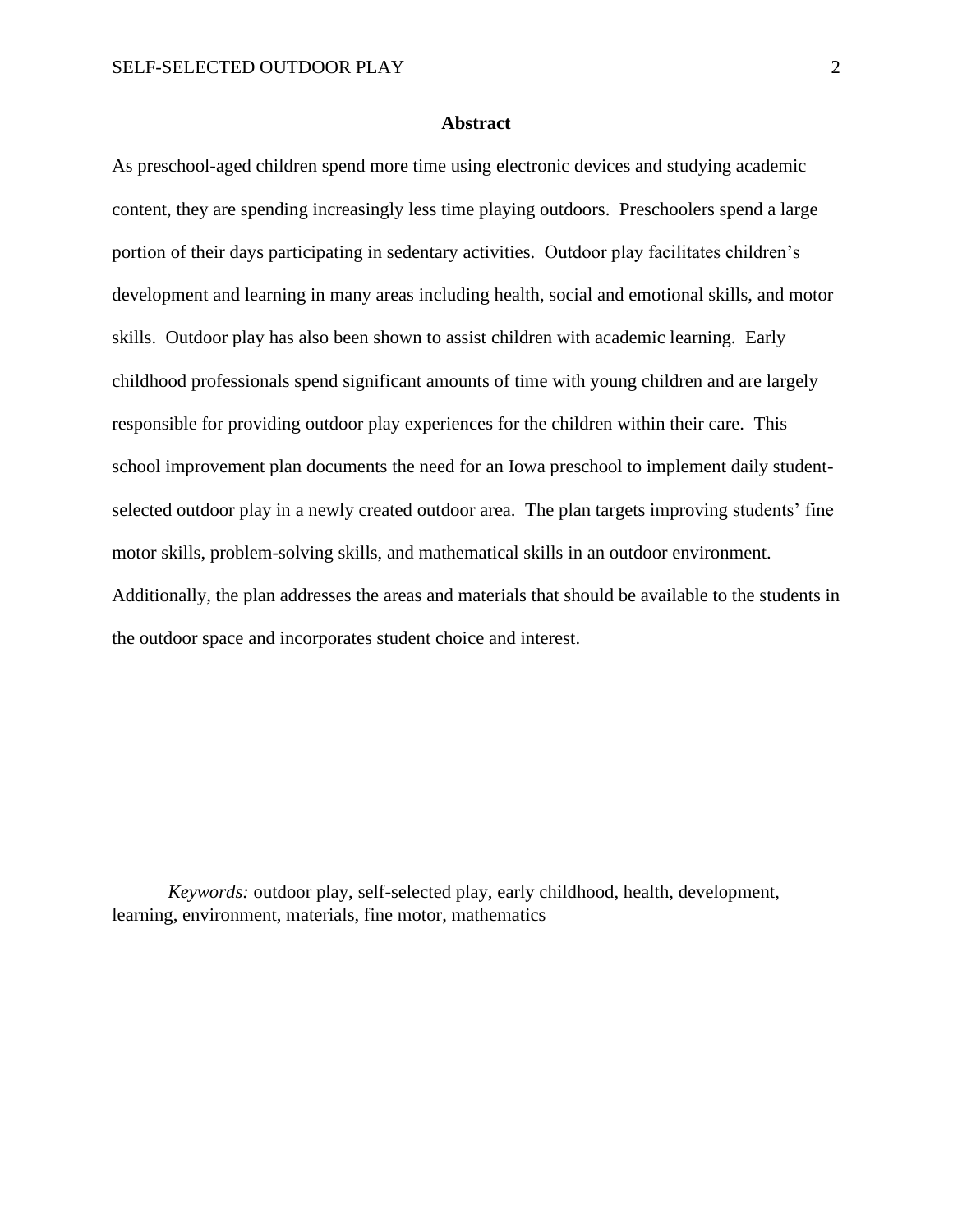# **Table of Contents**

<span id="page-3-0"></span>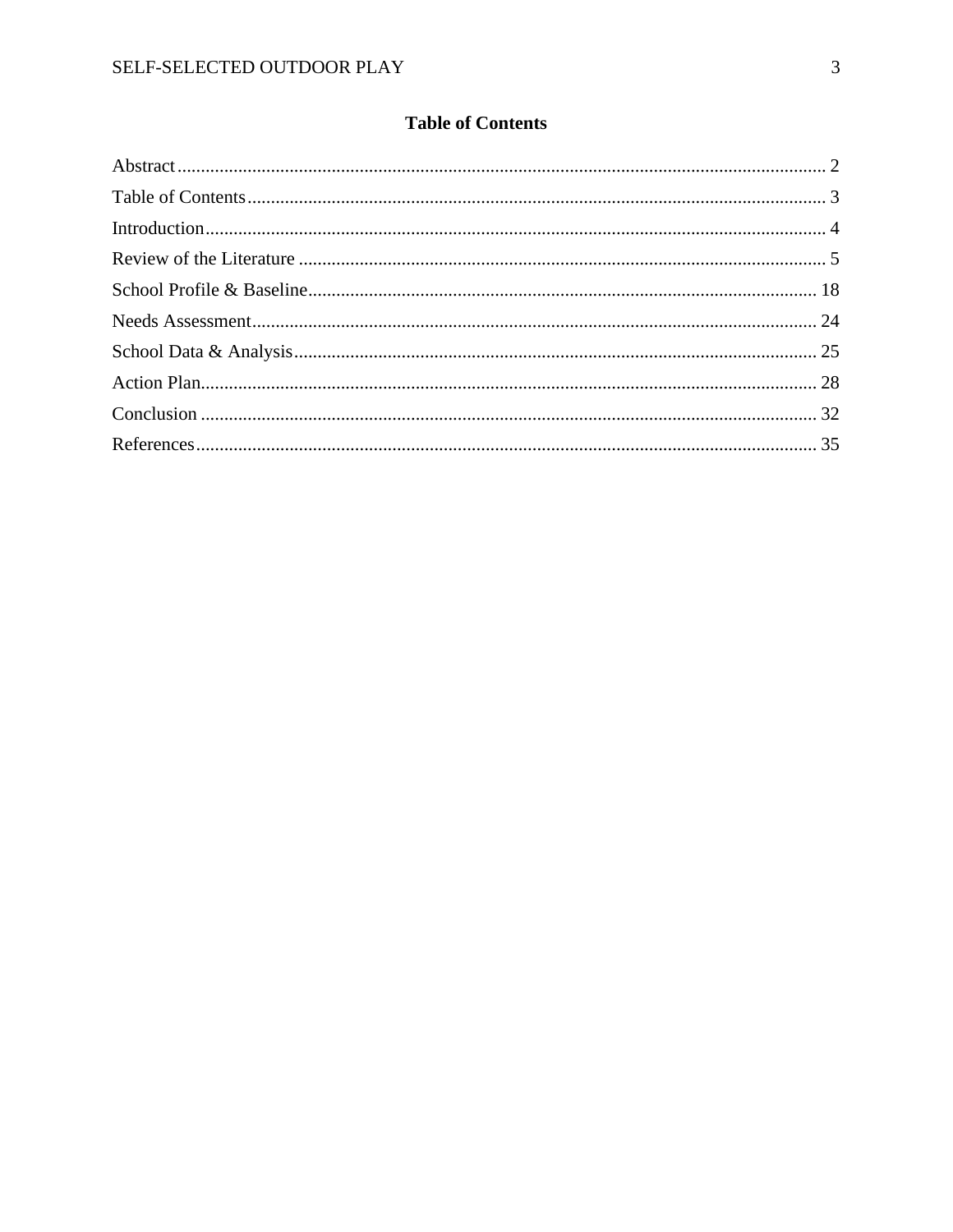#### **Implementing Self-Selected Outdoor Play for Preschoolers**

### **Introduction**

<span id="page-4-0"></span>Within the last two decades, educational means and expectations of children have changed in Iowa and across the country. With its full implementation in 2008, the Iowa Core Curriculum created rigorous academic standards and benchmarks for children in kindergarten through high school (Iowa Department of Education, 2022). Updated in 2018, The Iowa Early Learning Standards for children ages zero through five aligned with the Iowa Core (Iowa Department of Education, 2018). While academic success is important, it is not the only aspect of a child's education. The problem is with the increased attention on academic gains, children at increasingly younger ages spend more time participating in inactive, indoor activities and less time learning through play and outdoors. During the daytime, preschool children are only participating in physical movement about 50% of the time (Määttä, 2020). During the other 50% of the day, preschool children are sedentary; Määttä (2020) defines sedentary as time when children are "sitting, reclining, or lying." Unfortunately, according to Määttä (2020), preschool children's sedentary behaviors continue to increase. To boost their activity, young children should learn through play (Fatai et al., 2014). In a study conducted in Malaysia, researchers in a preschool classroom discovered how children learn valuable skills through play, including social skills, learning by watching others, and problem-solving skills (Fatai et al., 2014). With less time learning through play and less self-selected outdoor play, preschool children are missing opportunities for physical activity, development, and various types of learning.

The purpose of this school improvement plan is to implement self-selected outdoor play for preschoolers. The goals for this implementation are to increase students' physical activity and to limit their screen time. Additionally, implementing self-selected outdoor play will assist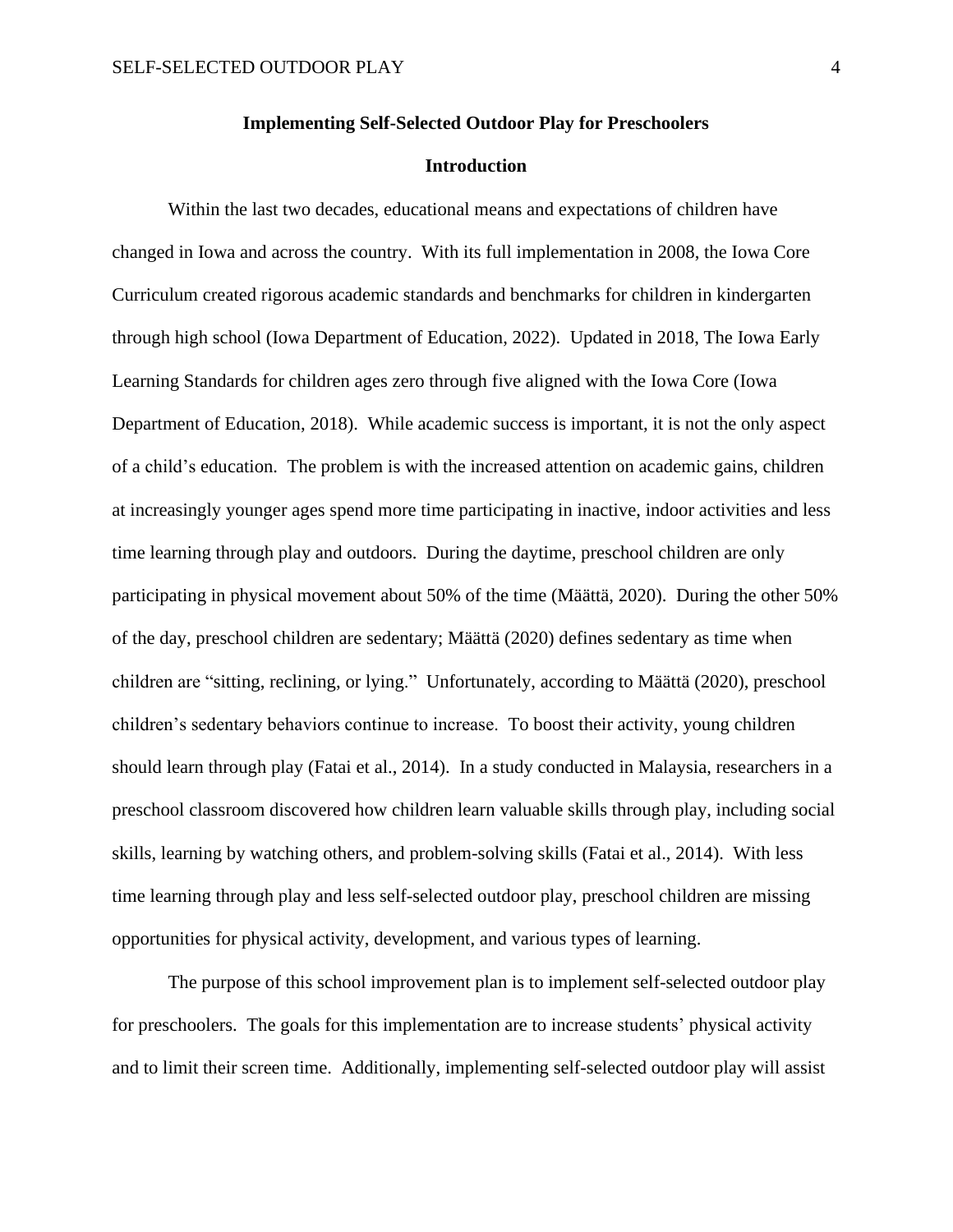with motor development and will encourage social, cognitive, and experimental, hands-on learning.

The goal of this research is to answer the questions: "Why is self-selected outdoor play valuable for preschool students?" and, "How can teachers provide an environment that facilitates students' outdoor learning?" By completing the research and by designing a school improvement plan, teachers can share information with the preschool's stakeholders and purchase or collect necessary items to support children's learning outdoors.

As part of the school improvement plan, the literature review contains information from several peer-reviewed journal articles published between 2013 and 2022. These articles were collected from the online databases ERIC and EBSCO provided by Northwestern College and the Le Mars Public Library, respectively. Search terms included but were not limited to early childhood, preschool, outdoor, outside, environments, and play. All articles cited in the literature review contain studies of children, their parents, or teachers. Child participants had not yet attended the equivalent of American kindergarten or were currently attending kindergarten.

The literature review describes topics such as play, outdoor play, health, development, and learning. These topics describe how self-selected outdoor play is valuable for preschool children. Additionally, the literature review includes information about how to arrange a preschool's outdoor environment and the materials to purchase or collect for children's exploration and learning.

#### **Review of the Literature**

#### <span id="page-5-0"></span>**Outdoor Play**

In a study conducted by Hu, Li, De Marco, and Chen (2015), 28 graduate students majoring in preschool education rated several early childhood programs' outdoor spaces and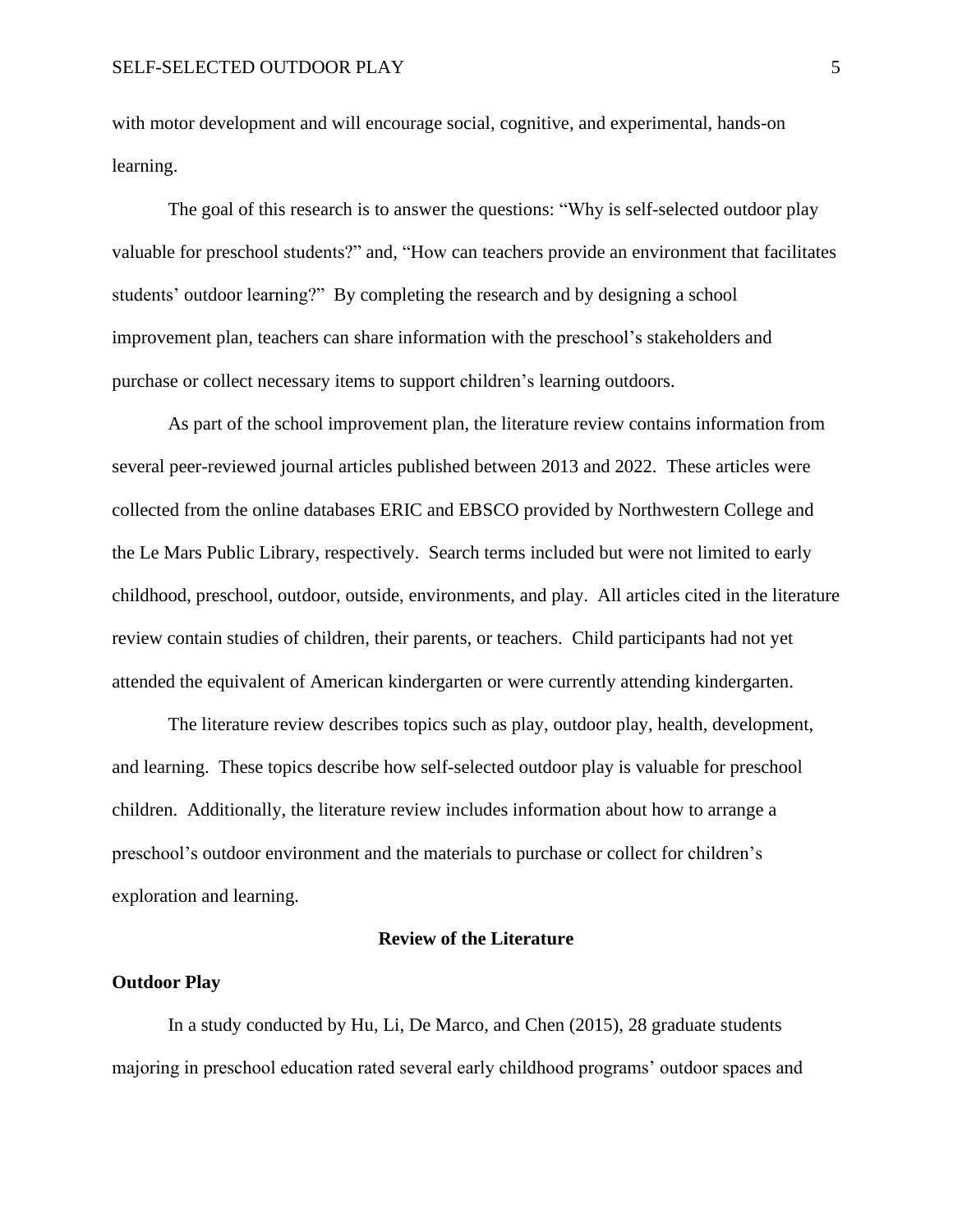interactions among teachers and students. The graduate students used the Outdoor Play Rating Scale (OPRS), which rates programs using eight criteria with ratings from one to seven and the following descriptions: "Inadequate (1), Minimum (3), Good (5), and Excellent (7)," (Hu et al., 2015). After completing the initial ratings, the graduate students assigned each classroom a final rating: "Level 1 (high quality), Level 2 (moderate quality), and Level 3 (low quality)," (Hu et al., 2015). According to the findings, most outdoor play was teacher-directed, and young children needed to spend more time outdoors (Hu et al., 2015).

Yildirim and Akamca (2017) echoed these results in their research. During the 2015- 2016 school year, 35 children attended a 10-week preschool program for 20 hours per week. The program focused on outdoor play and contained 90 outdoor activities for children to explore. Using pretests and posttests, teachers rated children's cognitive, motor, linguistic, social, and emotional skills. Based on the results, the authors recommended outdoor play and activities for preschool children. They highlighted how colleges and universities should educate preservice teachers in implementing outdoor play and how schools should provide training to practicing teachers (Yildirim & Akamca, 2017).

Coates and Pimlott-Wilson (2019) also agreed with the results, as their research proved young children crave play-based, outdoor learning. In their article in *British Educational Research Journal*, Coates and Pimlott-Wilson (2019) described how researchers interviewed young children and their teachers about their learning preferences. The authors focused on children's opinions and grouped their responses into three categories, one of which included learning through play. One child said, "[Playtime] makes me feel like all the stress has gone and I can finally stop worrying about maths and start thinking about happiness," (Coates & Pimlott-Wilson, 2019). The authors concluded children enjoyed outdoor play and felt autonomy when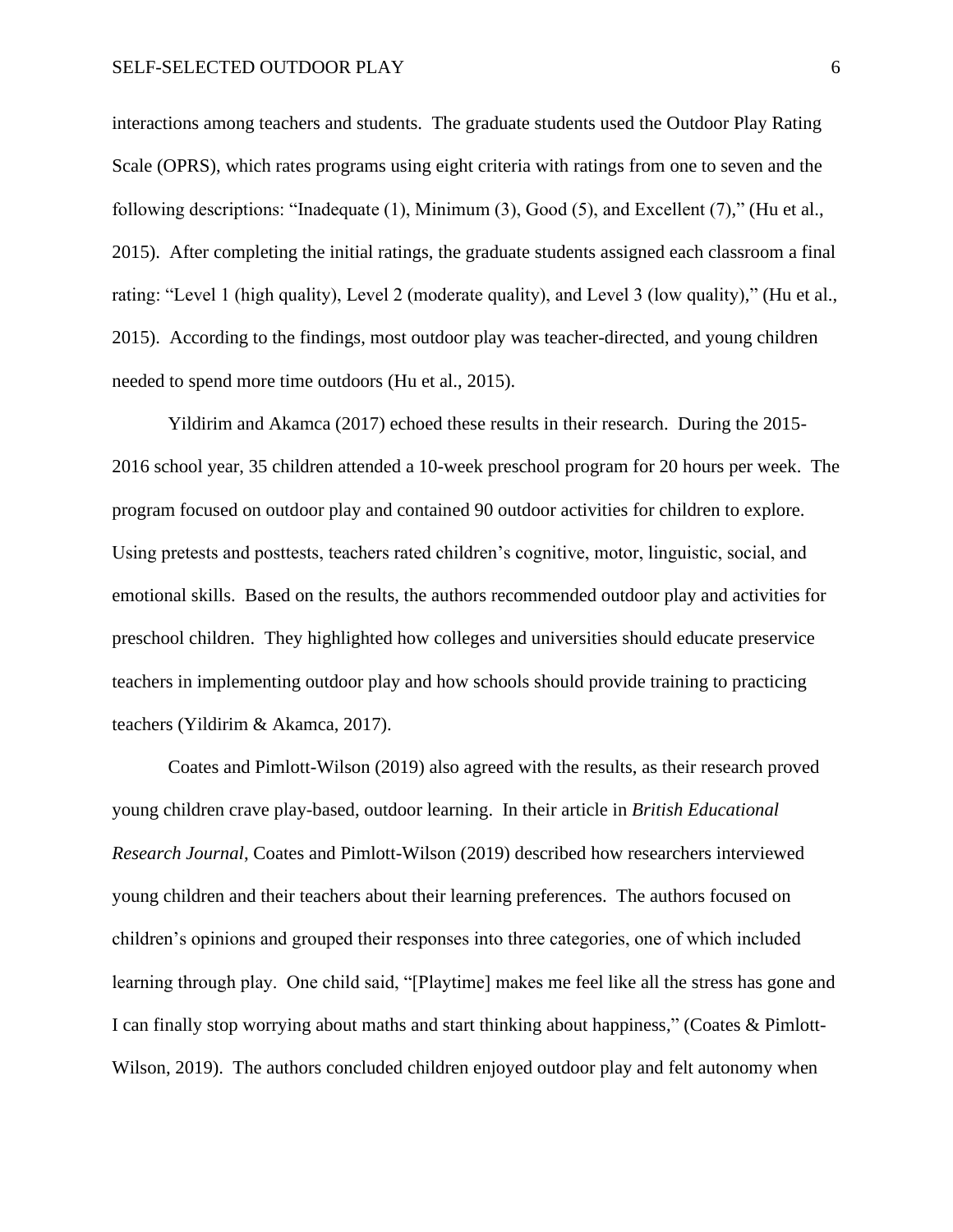playing self-selected outdoor activities. Children were likely to participate in imaginative, creative, experimental play when they were allowed to select their own activities while playing outdoors (Coates & Pimlott-Wilson, 2019).

Based on the findings of Hu, Li, De Marco, and Chen (2015); Yildirim and Akamca (2017); and Coates and Pimlott-Wilson (2019), preschool children need frequent access to outdoor environments. They need freedom to make their own choices in an outdoor environment that is both enjoyable and educational.

In a study documented by Berg (2015), researchers used three tools to collect information about preschoolers' physical activity within four preschool settings. The three tools were the System for Observing Play and Leisure Activity in Youth (SOPLAY), Children's Activity Rating Scale, and the Observation for Recording Physical Activity in Children—Preschool Version. Results indicated preschool children spent a large amount of time participating in sedentary activities. During the study, 51% of the 2,268 observations included sedentary time (Berg, 2015).

Research recorded by Tandon, Saelens, and Copeland (2016) confirmed Berg's (2015) results. In their article, the authors described a study in which parents and childcare providers from 30 centers completed surveys about preschoolers' physical activity and outdoor time. Questions involved how outdoor play related to illness and learning opportunities for preschool children. Survey results depicted how preschool children spent much of their time in the care of early childhood professionals who were responsible for promoting outdoor play within their programs. Unfortunately, the research showed children were sedentary for most of the hours within the day (Tandon et al., 2016).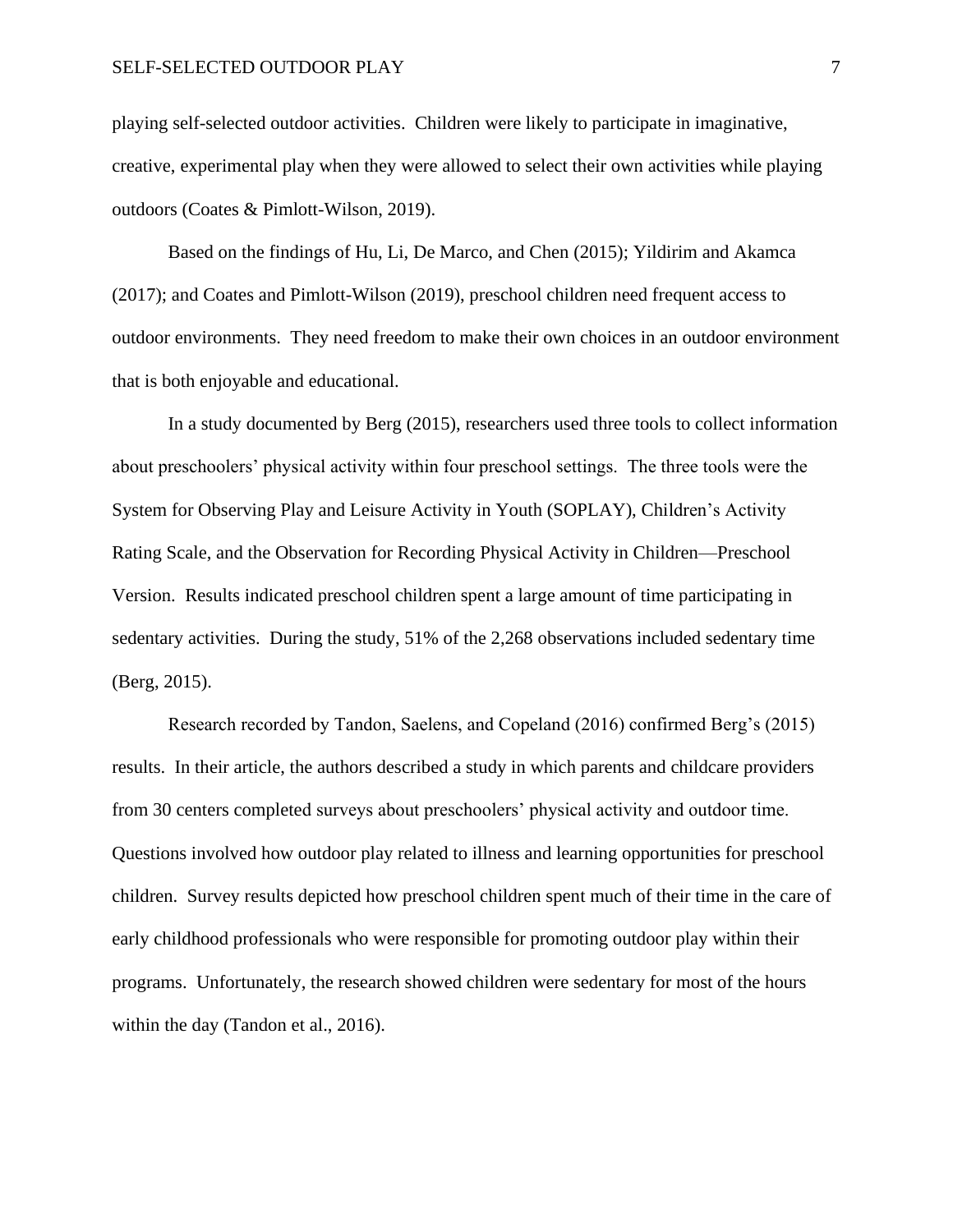Byrd-Williams, Dooley, Thi, Browning, and Hoelscher (2019) recorded similar results in their research. They described a study in which licensed childcare centers and homes completed surveys concerning their outdoor environments, practices, and policies pertaining to outdoor time for the children within their care. After compiling results of 827 surveys, researchers concluded prekindergarten children needed less sedentary time and more physical activity. The authors emphasized how childcare providers needed to update written policies about outdoor play and needed to educate staff, children, and families about the importance of healthy behaviors in early childhood environments (Byrd-Williams et al., 2019).

Based on the findings of Berg (2015); Tandon, Saelens, and Copeland (2016); and Byrd-Williams, Dooley, Thi, Browning, and Hoelscher (2019), preschool children spend too much time participating in sedentary activities. Implementation of outdoor free play would encourage children to get up and get moving, resulting in healthy behaviors; therefore, early childhood professionals need to develop practices to provide outdoor play experiences.

#### **Health**

#### *Screen Time*

Balci and Ahi (2017) researched how children's play changed over time. Their research included a questionnaire and a meeting for parents. The questionnaire asked information about the parents' ages, the amount of time they spent outdoors as children, the games they played as children, their opinions about the benefits of outdoor play, and how their experiences differed from their children's experiences related to outdoor play. A total of 419 parents from the ages of 21-63 responded to the survey. The questionnaire indicated children's parents spent much more time outdoors than their children did. The parents' outdoor play included cooperative and competitive games. Additionally, the parents reported their children tended to spend time using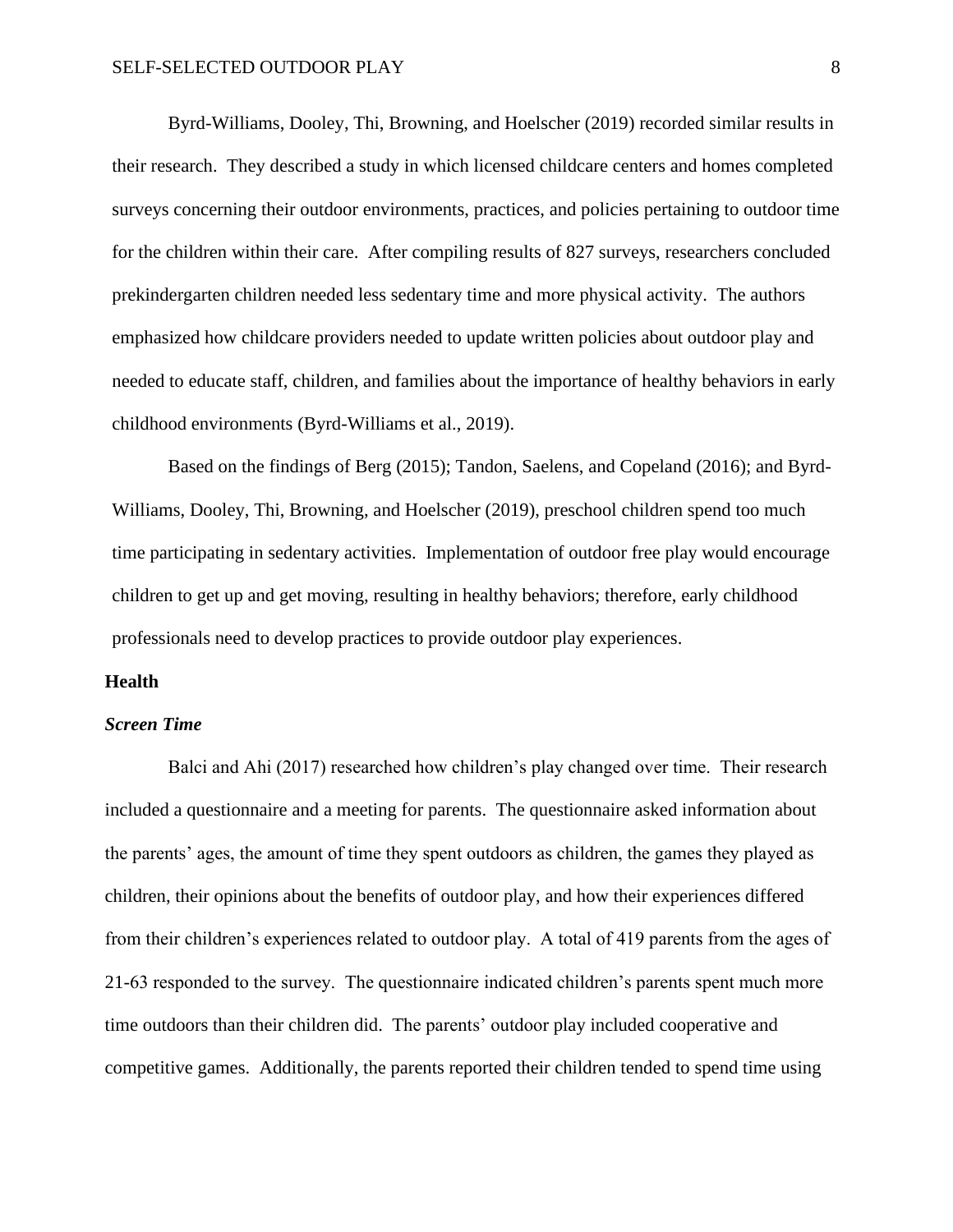#### SELF-SELECTED OUTDOOR PLAY 9

electronics rather than playing outdoors. When their children were outdoors, they chose independent activities such as riding bicycles rather than cooperating with their peers. Based on the questionnaire, researchers concluded today's young children participate in screen time instead of spending time outdoors (Balci & Ahi, 2017).

In a 2017 study, researchers documented how children's social skills changed after providing less screen time for preschoolers (Hinkley et al.). The preschoolers in the study were between the ages of 4.2 and 5.5 years and participated in academic learning in one of two ways: wholly online or online with one group session. The authors explained how less screen time allowed for additional outdoor play time while the students were learning from home. According to the findings, children developed skills such as empathy, engagement, and self-control when they had more outdoor learning (Hinkley et al., 2017).

Another study conducted by Hinkley and her colleagues (2018) produced similar results. In the 2018 study, researchers collected information from 575 mothers of children who were ages two through five years using an online survey titled Adaptive Social Behavior Inventory (ASBI) (Hinkley et al.). The survey required mothers to record information about their children's screen usage, including watching videos or television, using electronic games, and participating in outdoor play time. The results indicated children had opportunities for social interaction during outdoor play, and screen time may have limited children's opportunities to interact with their peers (Hinkley et al., 2018).

Based on the 2017 study conducted by Balci and Ahi, the 2018 study conducted by Hinkley et al., and the 2018 study conducted by Hinkley et al., preschool children need more outdoor play time and less screen time. Providing outdoor free play for preschoolers would limit screen time, encourage them to interact with their peers, and positively impact their social skills.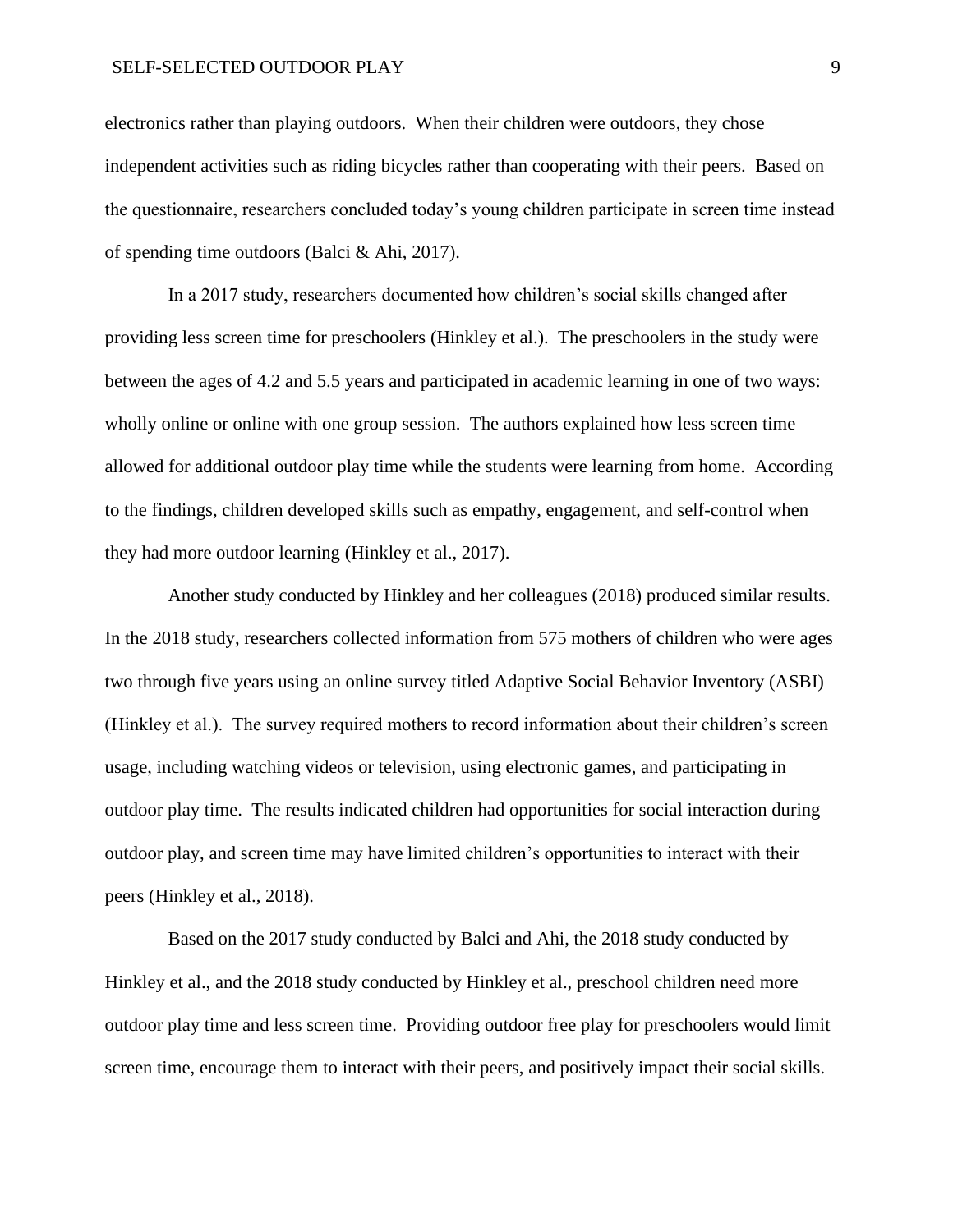#### *Physical Activity*

Byrd-Williams et al. (2019) conducted research on the policies and operations concerning children's physical activity in Texas childcare centers and childcare homes. Childcare employees completed surveys with questions about their outdoor learning environments, screen time, and physical activity for children within their childcare locations. Based on the 827 surveys collected, most childcare facilities did not meet the minimum recommendations for children's physical activity. Byrd-Williams et al. (2019) deduced childcare providers needed to increase physical activity practices by encouraging physical activity through posters, pictures, and books and by providing professional development trainings for their staff. Because "outdoor time has been found to be the strongest predictor of meeting physical activity best practices," the authors highly suggested increasing children's daily outdoor play time (Byrd-Williams et al., 2019).

Acknowledging the importance of physical activity and outdoor play, Driediger et al. (2019) tested how shorter and more frequent periods of outdoor play affected preschool children's Moderate to Vigorous Physical Activity (MVPA). The eight-week study required childcare centers to change their outdoor learning times from two 60-minute periods to four 30 minute periods of outdoor play each day. After collecting information using accelerometers, demographic questionnaires, anthropometric measures, and outdoor play logs, the researchers concluded MVPA did not improve based on the duration and frequency of the outdoor play time, only that outdoor play time was valuable (Driediger et al., 2019).

Wadsworth et al. continued studying MVPA in preschool children by conducting a 2020 study. Wadsworth et al. studied how to stimulate Moderate to Vigorous Physical Activity (MVPA) while preschoolers participated in outdoor play (2020). In the study, researchers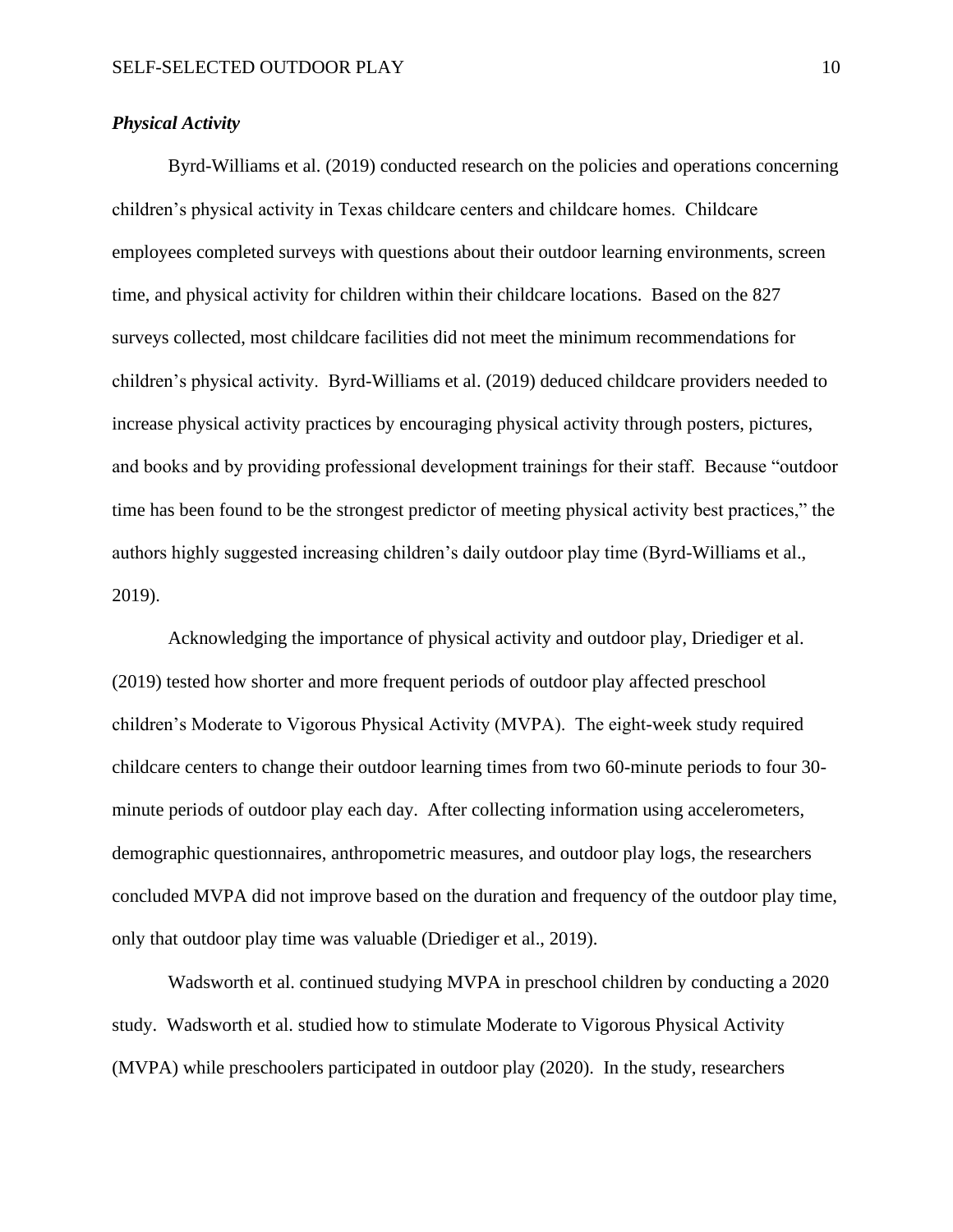collected data by attaching accelerometers to the hips of the participants and documenting the types of motor skills that elicited the most physical activity. Types of motor skills included "fundamental motor skill focus (FMS), physical activity focus (PA), FMS and PA (FMS  $+$  PA), and control," (Wadsworth et al., 2020). During FMS, the teacher demonstrated activities and provided instruction and feedback to the children while they participated in play; there was a large focus on correct techniques. During PA, the teacher allowed for less structured physical activity while encouraging children to remain active during the duration of the activity with less focus on precision (Wadsworth et al., 2020). The results indicated preschool children needed a combination of FMS and PA interventions during their outdoor play for optimal MVPA (Wadsworth et al., 2020).

Based on the studies concerning physical activity, childcare facilities played a large role in the amount of physical activity children received (Byrd-Williams et al., 2019). To maximize children's physical activity while in childcare, it was important for them to participate in outdoor play experiences that were both focused on fundamental motor skills and continued movement (Wadsworth et al., 2020). Activities such as throwing a ball into a hoop and kicking a ball into a goal would develop children's fundamental motor skills. Dancing, running, and hopping would increase children's physical activity by keeping them moving.

### **Development and Learning**

#### *Social-Emotional Skills*

In a 2018 study, Largo-Wighta et al. researched how outdoor classrooms impacted students' behavior. The study took place in the United States and included two classes of kindergarten children. Over six weeks, one class participated in a language arts lesson in an outdoor setting. The other class was indoors for their lesson. During observations, researchers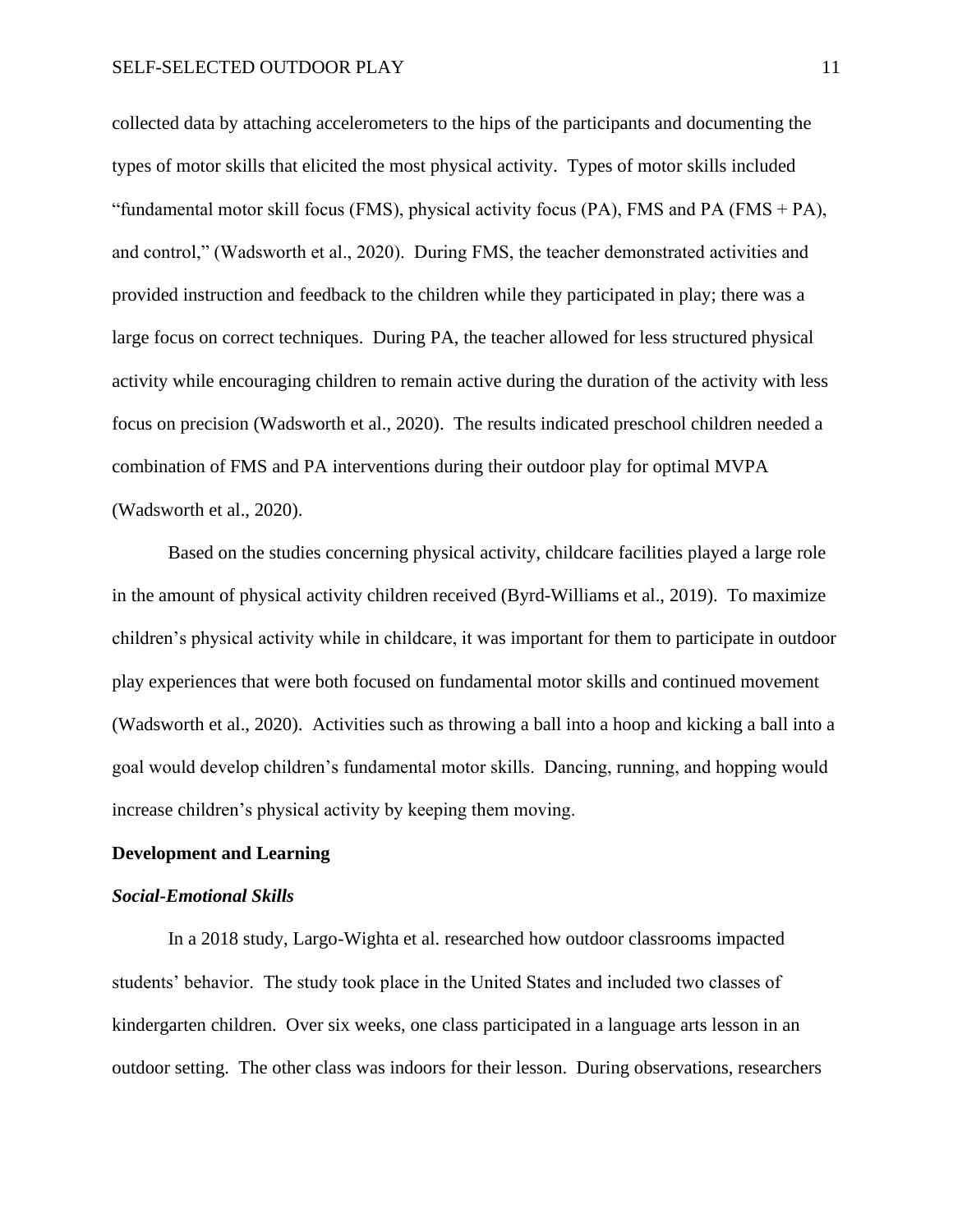documented the number of behavioral redirections by teachers per minute. Redirections included both verbal and nonverbal cues. Additionally, researchers documented children's offtask behaviors and collected information about children's feelings about the language arts lessons. Researchers concluded students in the outdoor classroom required significantly fewer redirections and were off task less than the students in the control group. While students did not report large differences in happiness between the two settings, teachers reported better student well-being in the outdoor environment (Largo-Wighta et al., 2018).

Nedovic and Morrissey (2013) had similar results to Largo-Wighta et al. in their earlier study of three- and four-year-old children. Early childhood professionals introduced an outdoor learning environment to the children and observed the children's social interactions and on-task behavior. After nine weeks, teachers expressed positive results of implementing self-selected outdoor play. They said children's play was more focused and that children had positive interactions with their peers. Additionally, teachers said, "There is far less pushing, shoving, and kicking happening…and the children seem less hyperactive…" (Nedovic & Morrissey, 2013).

Based on the 2013 (Nedovic & Morrissey) and 2018 (Largo-Wighta et al.) results, children benefit from outdoor play and learning. They have better focus, less hyperactivity, and more positive interactions with other children.

#### *Cognitive/Academic Skills*

In 2017, Yildirim and Akamca researched how outdoor experiences impacted preschoolers' development. The study included 35 disadvantaged preschoolers in Turkey who were offered 10 weeks of outdoor activities in a preschool environment. The activities were based on the Turkish Ministry of Education's preschool education program and included "90 activities aiming to improve children's cognitive, motor, linguistic, social, and emotional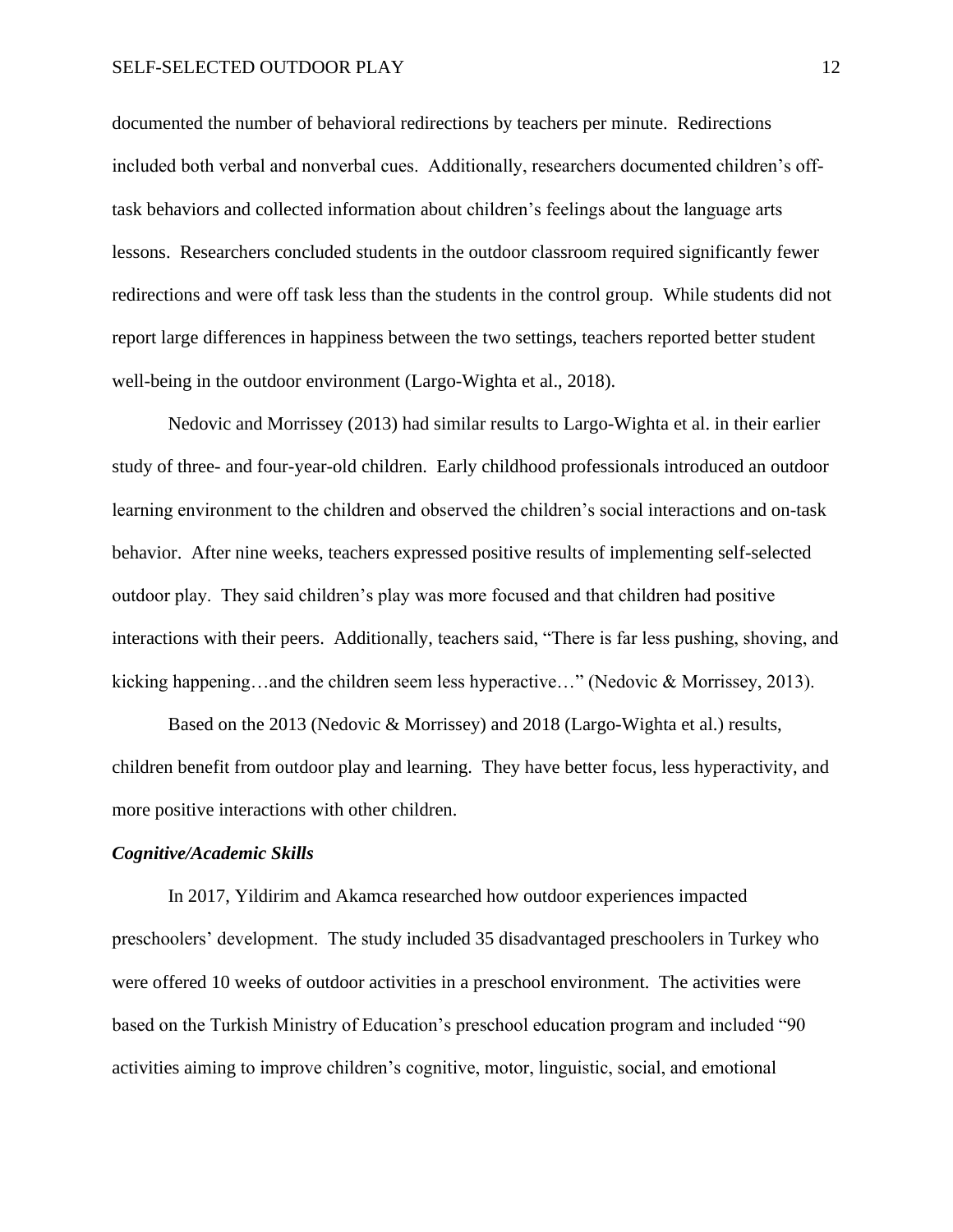development," (Yildirim & Akamca, 2017). At the study's conclusion, the authors reported, "The difference between the pretest scores and the posttest scores for cognitive skills was statistically significant," (Yildirim & Akamca, 2017). Based on the results, Yildirim and Akamca (2017) highly encouraged early childhood professionals to include outdoor activities in early education classrooms.

Similarly to Yildirim and Akamca (2017), Khwaengmek et al. (2021) published their findings concerning how the outdoors impacted students' academic skills. Their study included the perceptions preservice teachers had about outdoor learning and STEM (science, technology, engineering, and math) education. The preservice teachers had experienced STEM in classrooms but had not yet held contracted teaching positions. In the study in Thailand, preservice teachers completed questionnaires about their experiences with STEM outdoor learning. The results indicated preservice teachers' positive beliefs about children learning science, technology, engineering, and math in outdoor settings. Teachers emphasized how students simultaneously learned academic information while having fun in the outdoors (Khwaengmek et al., 2021).

In a study in Whales, Davies and Hamilton (2016) researched the use of formative and summative assessments in outdoor settings. In addition, they recorded the benefits of outdoor learning for preschool children. In the 2016 study, Davies and Hamilton utilized questionnaires and semi-structured interviews to collect information from teachers and teaching assistants who had been working with children for three months to 40 years. Some questions included the areas of learning the teachers assessed outdoors, why teachers chose to assess indoors or outdoors, assessment methods, and trainings the teachers had received about utilizing outdoor environments. The early childhood professionals' results were like those of Yildirim and Akamca (2017) and of Khwaengmek et al. (2021) stating, "…assessing children in the outdoor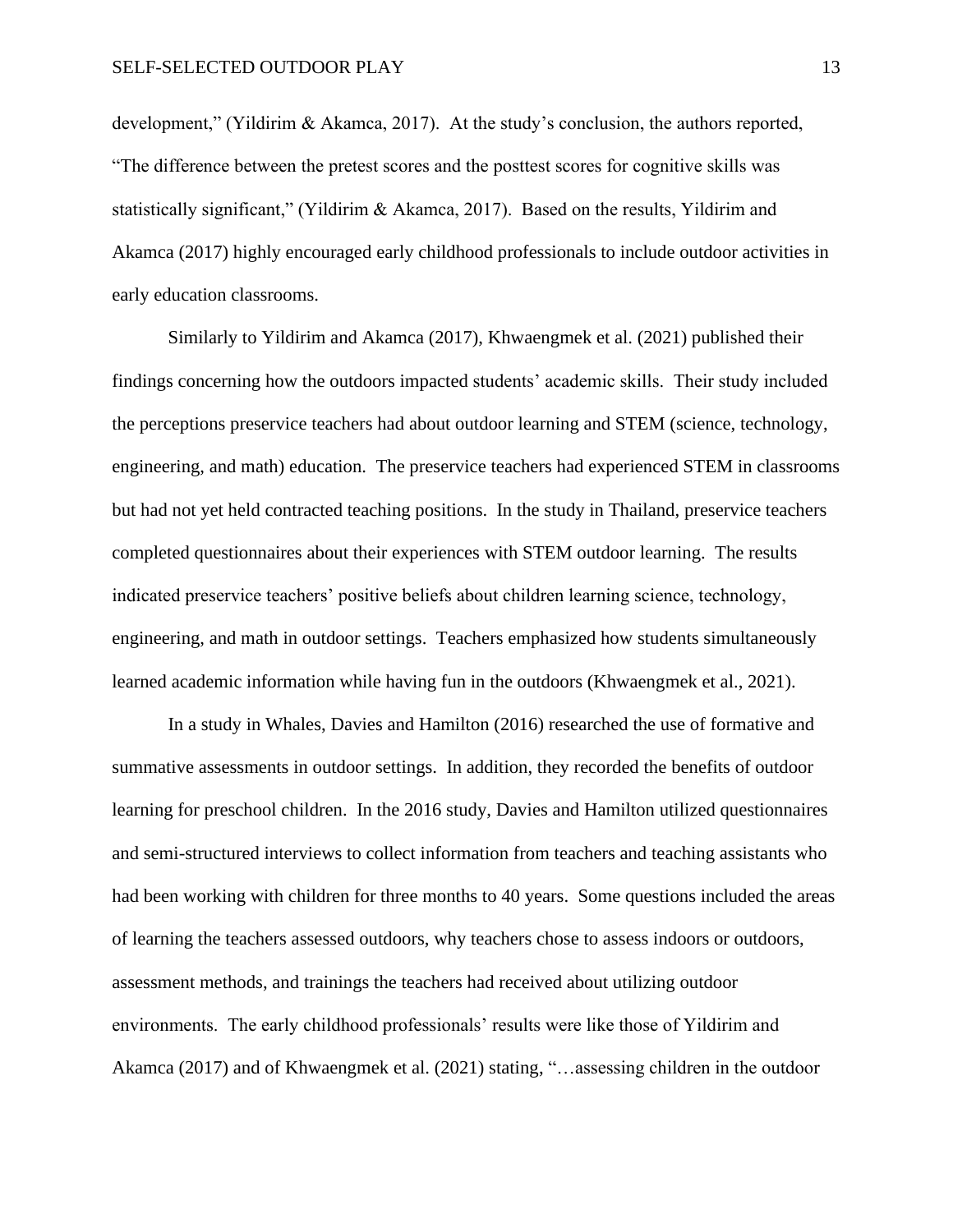environment [had] value," (Davies & Hamilton, 2016). Also, "The benefits of outdoor learning to children's development [are] clearly recognized by practitioners…" (Davies & Hamilton, 2016). Results indicated how all areas of learning and development within early childhood curriculum could be implemented and assessed in outdoor spaces (Davies & Hamilton, 2016).

Based on studies concerning the cognitive and academic benefits of outdoor play, early childhood professionals should provide outdoor play experiences for their students and should utilize the outdoor environment for both formative and summative assessments (Davies  $\&$ Hamilton, 2016). Outdoor play positively impacts students' academic abilities (Yildirim  $\&$ Akamca, 2017) and positively impacts students' 21<sup>st</sup> Century skills relative to science, technology, engineering, and math (Khwaengmek et al., 2021).

#### *Motor Skills*

Yildirim and Akamca (2017) researched the results of outdoor play on preschool children's developmental skills, including motor skills. Children whose families typically could not afford preschool were offered 10 weeks of outdoor preschool for five days per week, totaling 50 sessions. Using pretests and posttests, researchers documented students' various abilities using a score of one for the presence of a skill and zero for the absence of a skill. Following 10 weeks of intervention, "The scores for psycho-motor skills significantly differed between the pretest and posttest," (Yildirim & Akamca, 2017). Children's motor skills improved greatly following the 10 weeks of outdoor play (Yildirim & Akamca, 2017).

Also in 2017, Monti et al. researched the outcomes of outdoor play in early childhood classrooms. In the study, they implemented Outdoor Education (OE) in Italian nursery schools. The control group included 160 young children who participated in "traditional educational activities," (Monti et al., 2017). The test group included 84 children who participated in an OE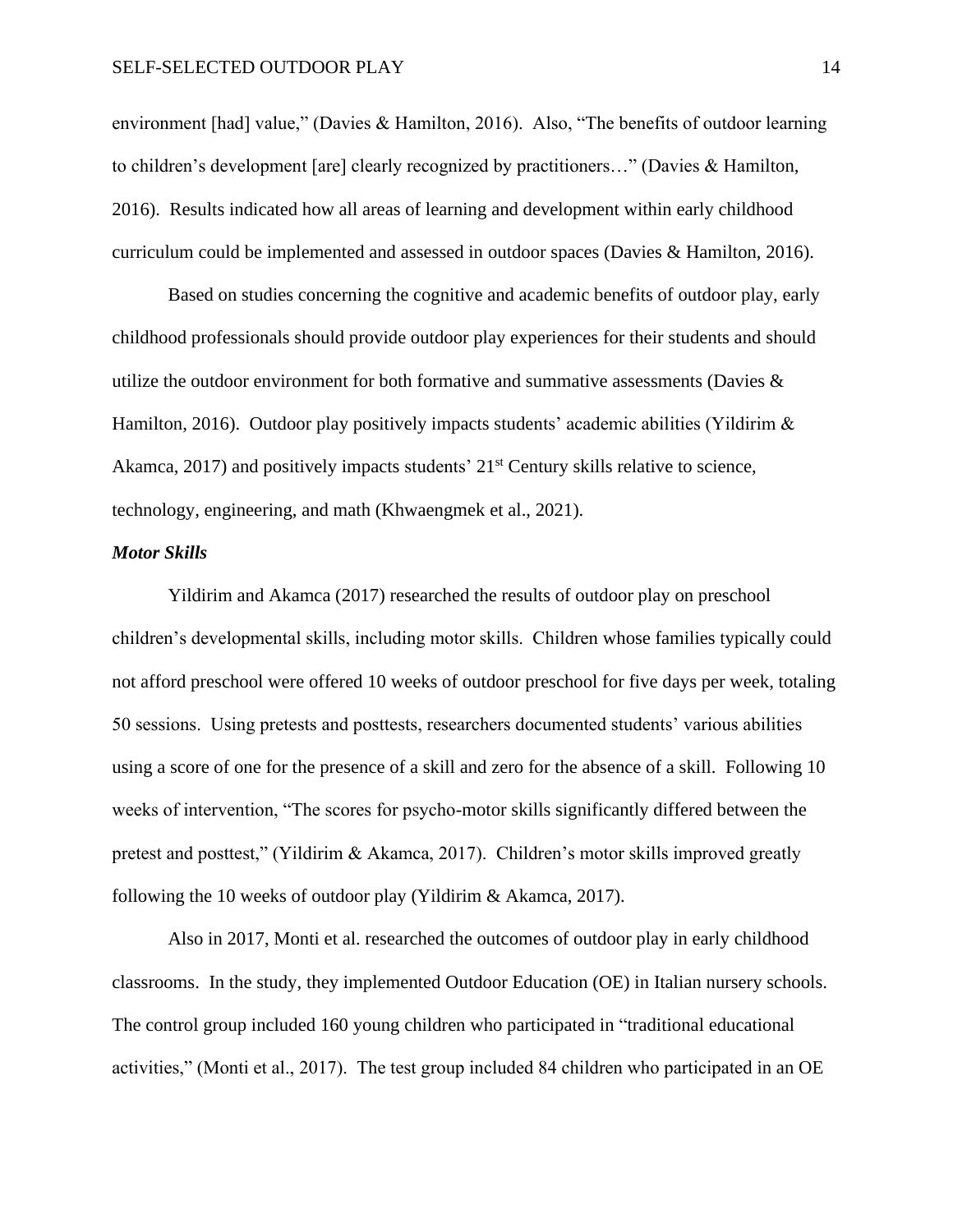#### SELF-SELECTED OUTDOOR PLAY 15

program. When comparing the control and the test groups, researchers determined the children who participated in OE had significantly higher improvements in areas such as "cognitive, emotional, social, and fine motor skills," (Monti et al., 2017). The authors, similarly to Yildirim and Akamca (2017), stressed the importance of outdoor play in facilitating learning in several areas of early childhood development, including fine motor development (Monti et al., 2017).

Based on multiple studies, young children benefit from outdoor play and experiences. Through outdoor play, children not only gain academic knowledge and social and emotional skills but also fine motor development, which strengthen the muscles in their hands and fingers (Monti et al., 2017).

#### **Environment**

#### *Area*

In 2015, Merewether researched children's most valued spaces within outdoor environments. The study began by building rapport with the preschool children and by making observations of children's favorite areas in which to play. Children took pictures of their favorite areas and ranked the top three. Additionally, children described their favorite areas and drew pictures of them. Merewether (2015) reported children preferred areas that promoted "socializing, pretending, observing, and moving."

Zamani agreed with Merewether's (2015) research methods and conducted a 2017 study about children's favorite outdoor environments. In her study, children ranging in age from four years to five years selected three of their favorite outdoor areas by selecting photographs. Then, they responded to questions about why they selected the areas and about what types of play they conduct in the areas. Based on the children's choices, Zamani (2017) suggested preschool teachers and administrators consider children's enjoyment when designing outdoor areas.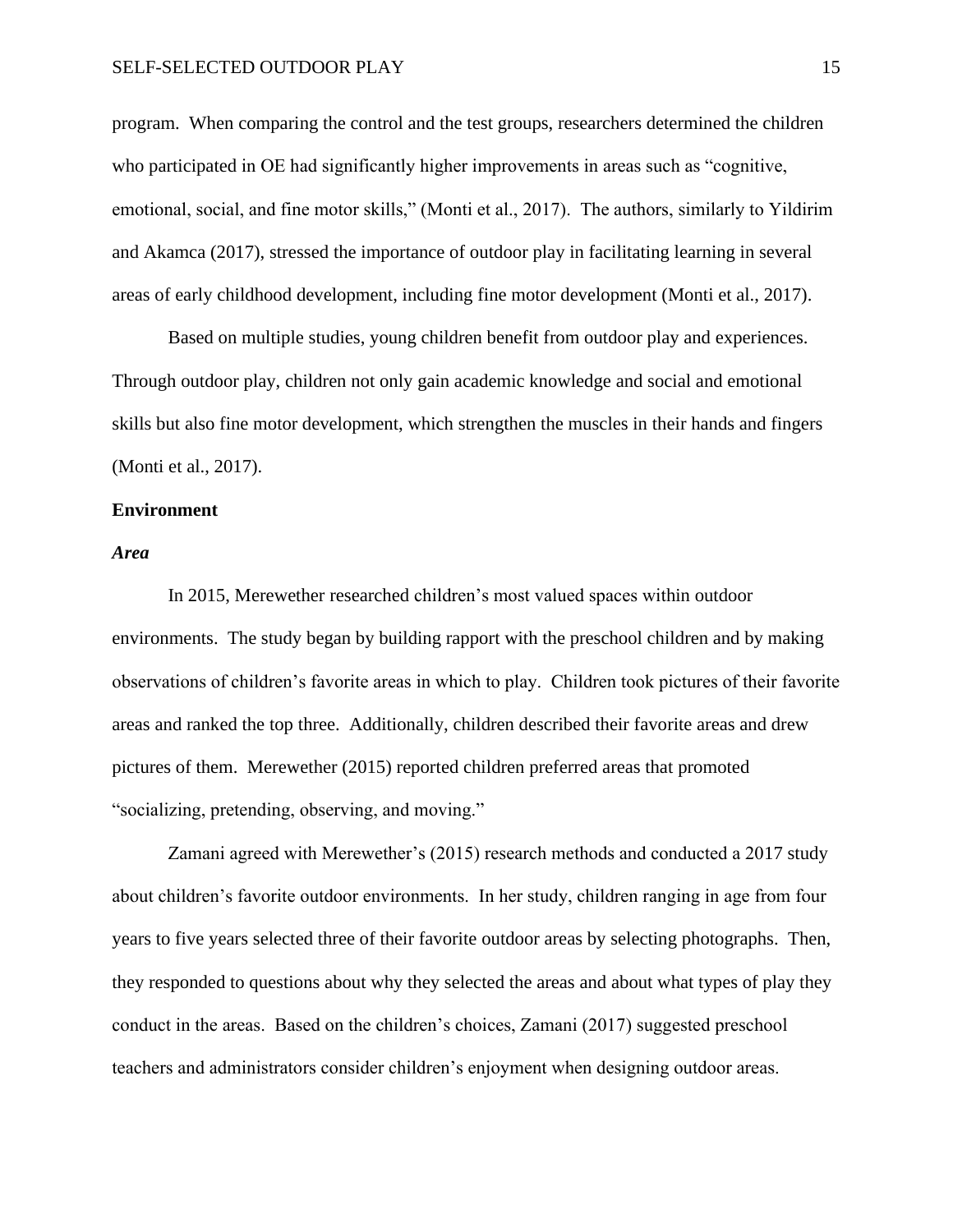Suggestions included a mixture of manufactured and natural elements, areas for dramatic play, and structures for climbing and hiding (Zamani, 2017).

Similarly to Merewether (2015) and Zamani (2017), Clevenger and Pfeiffer (2022) conducted a study about the indoor and outdoor play spaces available to young children and about children's favorite spaces. To collect results, the authors relied on teachers' reports because teachers were typically responsible for setting up the indoor and outdoor learning centers (Clevenger & Pfeiffer, 2022). Teachers received a list of 13 indoor learning centers and eight outdoor learning centers and were asked to place checkmarks next to the centers available to their students. Next, they were asked to rank the centers by where children preferred to play and by which areas promoted physical activity. Common outdoor spaces included "open, grassy areas, fixed equipment, sandbox, and places for sitting," (Clevenger & Pfeiffer, 2022). Teachers reported the open grassy areas and the sandbox as children's favorite spaces. If outdoor spaces contained paved areas, those were also popular among students and encouraged children's play (Clevenger & Pfeiffer, 2022). Like Merewether (2015) and Zamani (2017), Clevenger and Pfeiffer (2022) encouraged early childhood professionals to be cognizant of which areas in the outdoor environment may lead to the most student engagement and physical activity.

Merewether (2015), Zamani (2017), and Clevenger and Pfeiffer (2022) agreed some outdoor play spaces were essential for children's enjoyment and learning. Based on their results, children needed large, grassy areas to play and exercise, and they needed spaces for dramatic play and sensory activities (Clevenger & Pfeiffer, 2022). Additionally, it was essential to consider children's interests and needs when designing an outdoor space.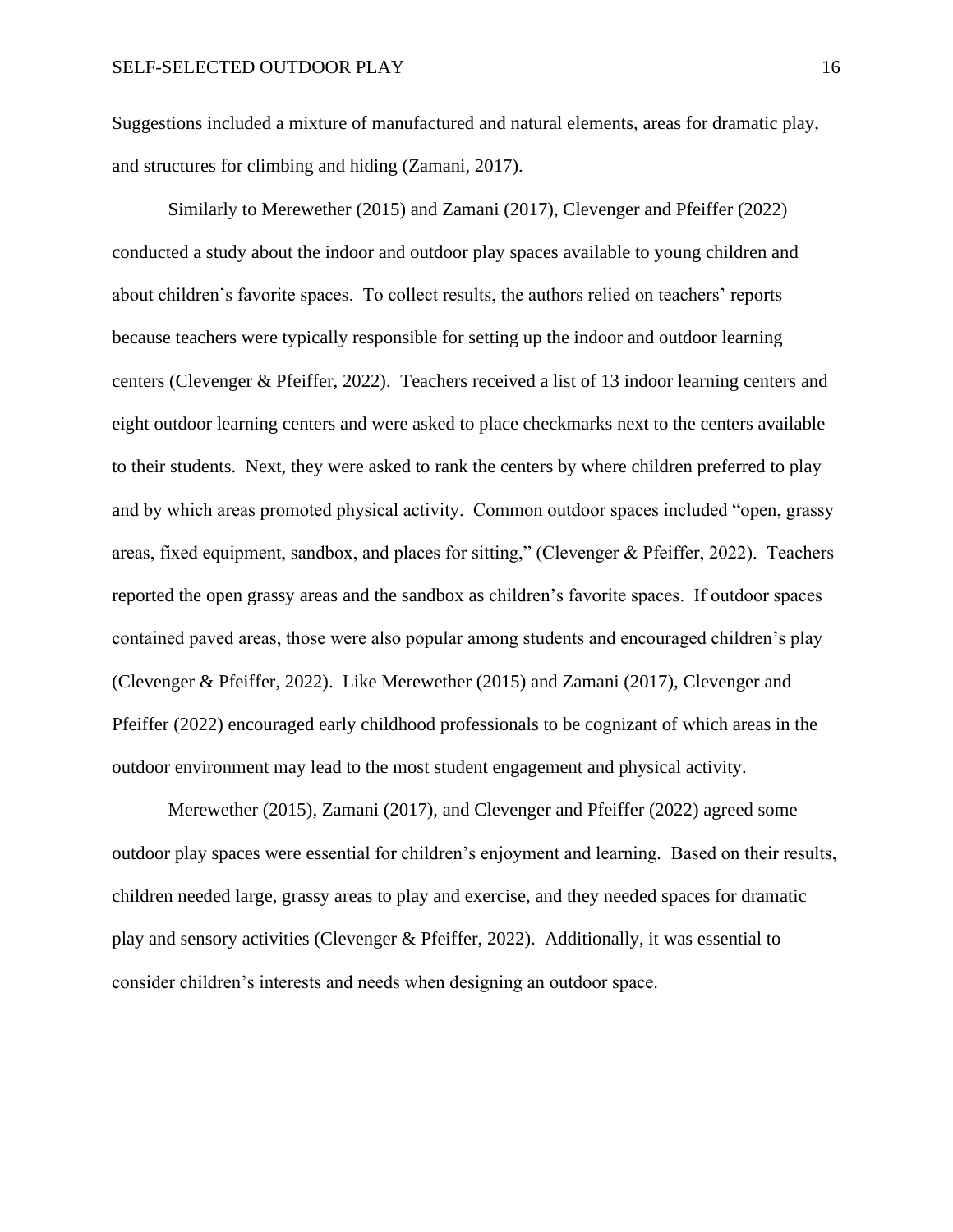## *Materials and Interactions*

In a 2013 study, Nedovic and Morrissey analyzed children's responses to an organic learning environment. Teachers collected information from students about what manipulatives and materials they desired to have in the space. Children largely requested natural or recycled materials and loose materials they could examine. Teachers also requested natural materials and strived to encourage sensory play, appreciation of nature, and creative play. After implementing the organic learning environment, teachers noted an increase in children's dramatic play experiences and an increase in physical activity. Additionally, teachers observed less hyperactivity, less physical rough-housing and fighting, and overall better relationships (Nedovic & Morrissey, 2013).

Comparably to Nedovic and Morrissey (2013), Tonge, Jones, and Okely (2018) researched relationships in children's outdoor play environments. The researchers used the CLASS (Classroom Assessment Scoring System) and studied children from ages two through five in 11 early childhood centers in Australia. They documented information from both children and teachers. Based on results from the CLASS, Tonge, Jones, and Okely (2018) reported one major recommendation for improving teacher-child interactions: making outdoor time part of a frequent, consistent routine. The authors stated, "…increasing the amount of time spent outdoors has shown a significant influence on quality educator and child interactions in outdoor environments," (Tonge et al., 2018).

Based on research concerning materials and interactions, preschoolers' outdoor environments need to include objects for manipulation and learning. Additionally, the outdoor environment and its frequent availability to children can play a role in how children interact with one another and with the adults who care for and teach them.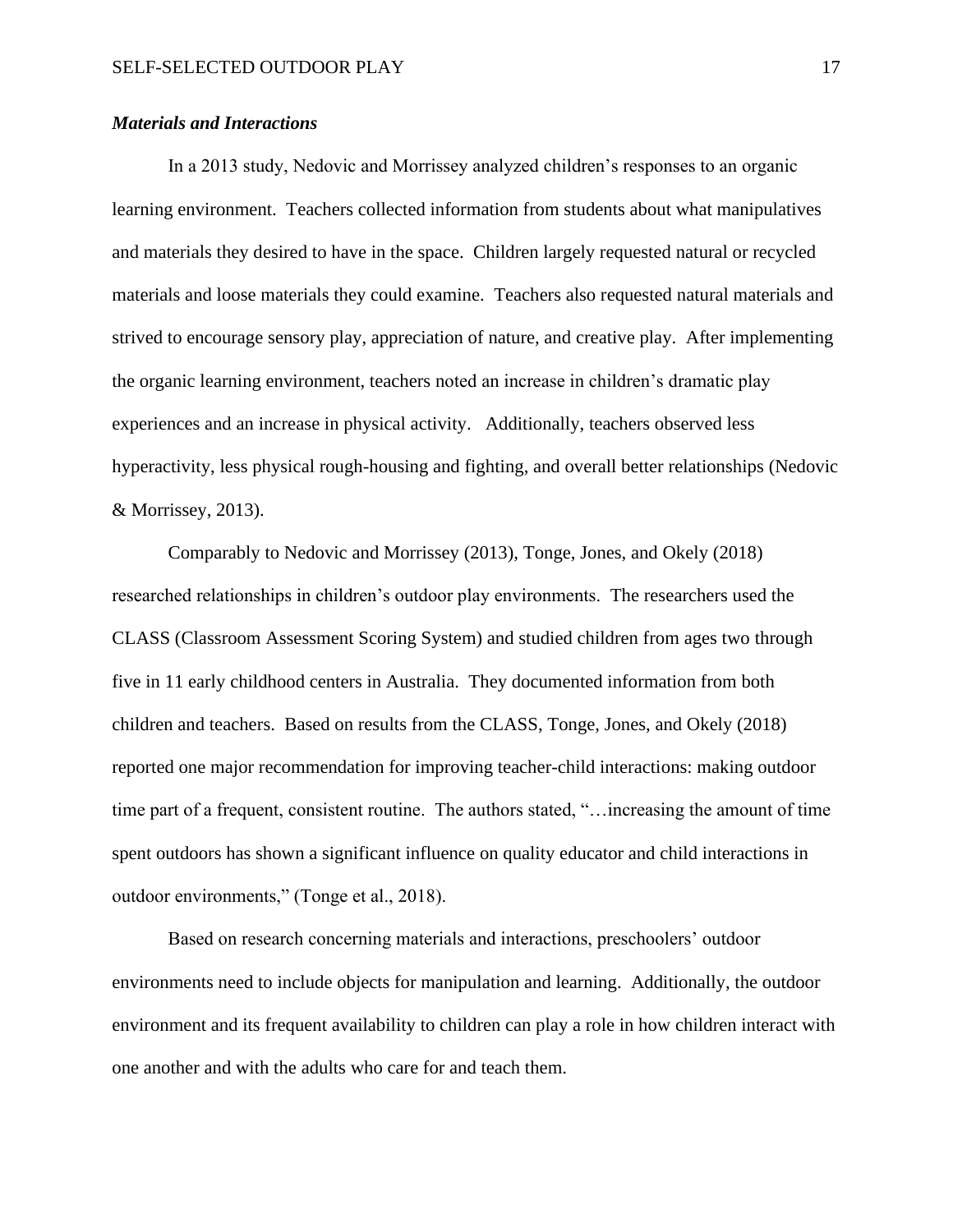#### **School Profile & Baseline**

### <span id="page-18-0"></span>**Student Performance**

The Director/Teacher at Noah's Ark Preschool utilizes both formative and summative assessments to determine students' progress in several areas of learning and development. Both the Director/Teacher and the Assistant Teacher formatively assess students daily. Summative assessments occur in September, January, and April and are conducted by the Director/Teacher. Areas of assessment include self-help and self-awareness, social-emotional skills, communication and language skills, large and fine motor skills, cognitive skills and approaches to learning, math skills, and literacy skills. Literacy skills include competencies in both prereading and pre-writing. The teacher-created assessments are based on the Iowa Early Learning Standards—3<sup>rd</sup> Edition (Iowa Department of Education, 2018), Teaching Strategies GOLD (2022), Learning Without Tears (2022), and the learning objectives for Noah's Ark Preschool.

During the winter of the 2021-2022 school year, the Director/Teacher conducted midyear assessments and determined students, overall, were making progress toward the preschool's learning goals. Some areas to continue emphasizing included number recognition and other early math skills and cutting with scissors and other fine motor skills.

#### **Student and Community Characteristics**

Noah's Ark Preschool does not collect information about families' socio-economic statuses, but there are three families receiving partial or full scholarships from the church where Noah's Ark Preschool is located. Ninety-four percent of the preschoolers are Caucasian, and 100% of the students live in Le Mars, Iowa or in a community within 10 miles of Le Mars. Two students receive speech therapy services, and no students are currently on Individualized Education Programs (IEPs).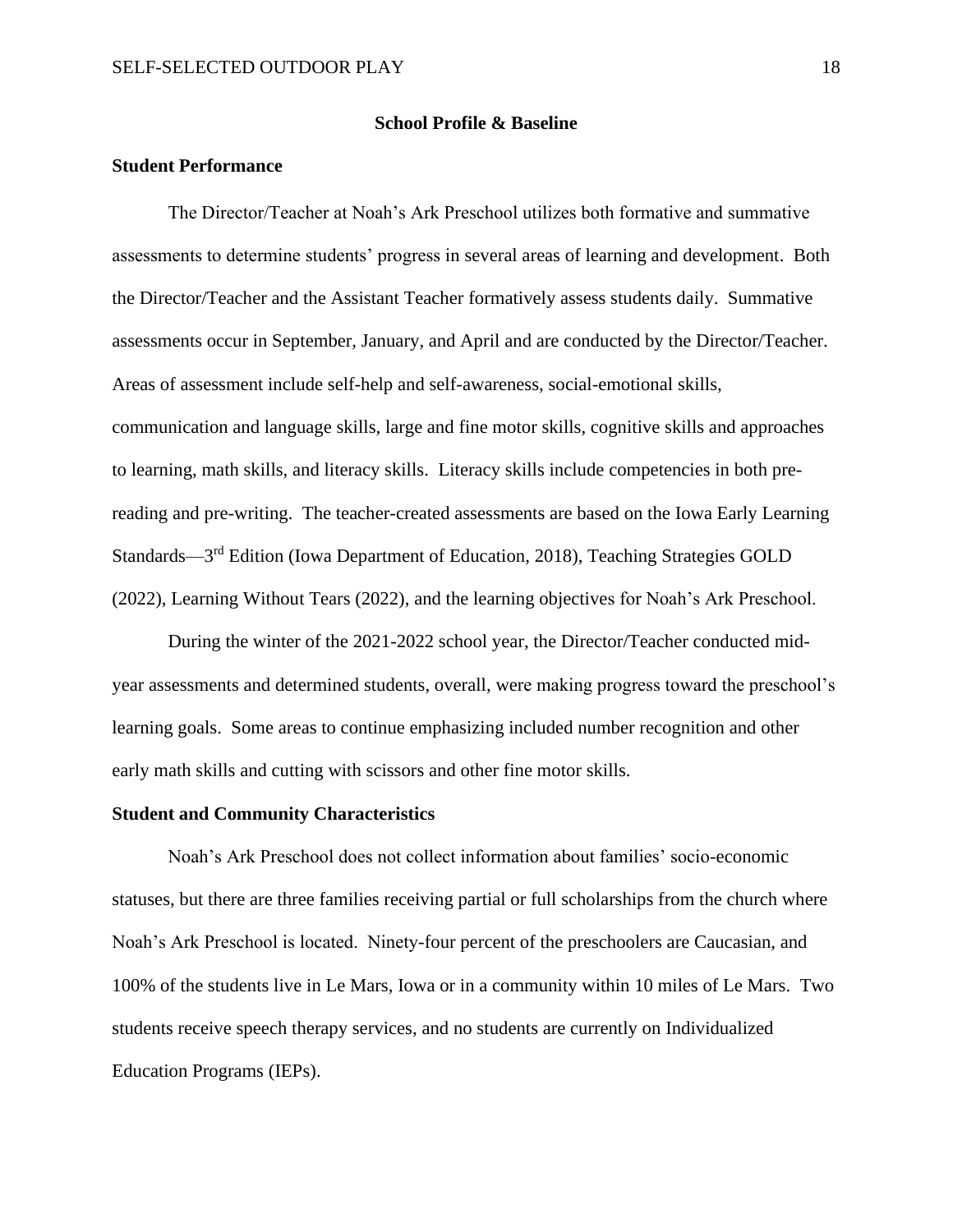According to the United States Census Bureau, Le Mars, Iowa's population in 2020 was 10,571. The mean household income between 2015 and 2019 was \$65,095. Approximately 95% of individuals described themselves as "white alone," (United States Census Bureau, 2020). Other races in Le Mars included American Indian and Alaska Native, Asian, Hispanic or Latino, or two or more races. Persons born in a country besides the United States of America included 3% of the Le Mars population, according to the Census Bureau (2020).

#### **School Characteristics**

Noah's Ark Preschool is licensed by the Iowa Department of Human Services (DHS) and is located within a Presbyterian church. The preschool is a mission of the church and has two employees: a Director/Teacher and an Assistant Teacher. Based on DHS licensure requirements, the classroom may contain up to 19 students at one time. Currently, the preschool has three class sessions, totaling 49 students. Based on teacher-child ratios, physical space, and licensing requirements, the maximum total enrollment is 50 students.

The indoor classroom includes several learning centers including literacy, pretend, blocks and building, table toys (fine motor activities and games), art, and writing. The outdoor space was built in 2021 and contains a large grassy space and a large concrete area. Both are encompassed by a six-foot fence. There are several manipulatives and toys available for the children to explore while in nature, and the items are stored in a shed within the outdoor space.

#### **Parent Involvement**

At Noah's Ark Preschool, many of the students' parents work outside the home and are unable to participate in daily preschool activities. Many parents, however, are eager to contribute to the preschool for various one-time occasions. For instance, during the winter and spring months, parents volunteered to read to the class as mystery readers. During the 2021-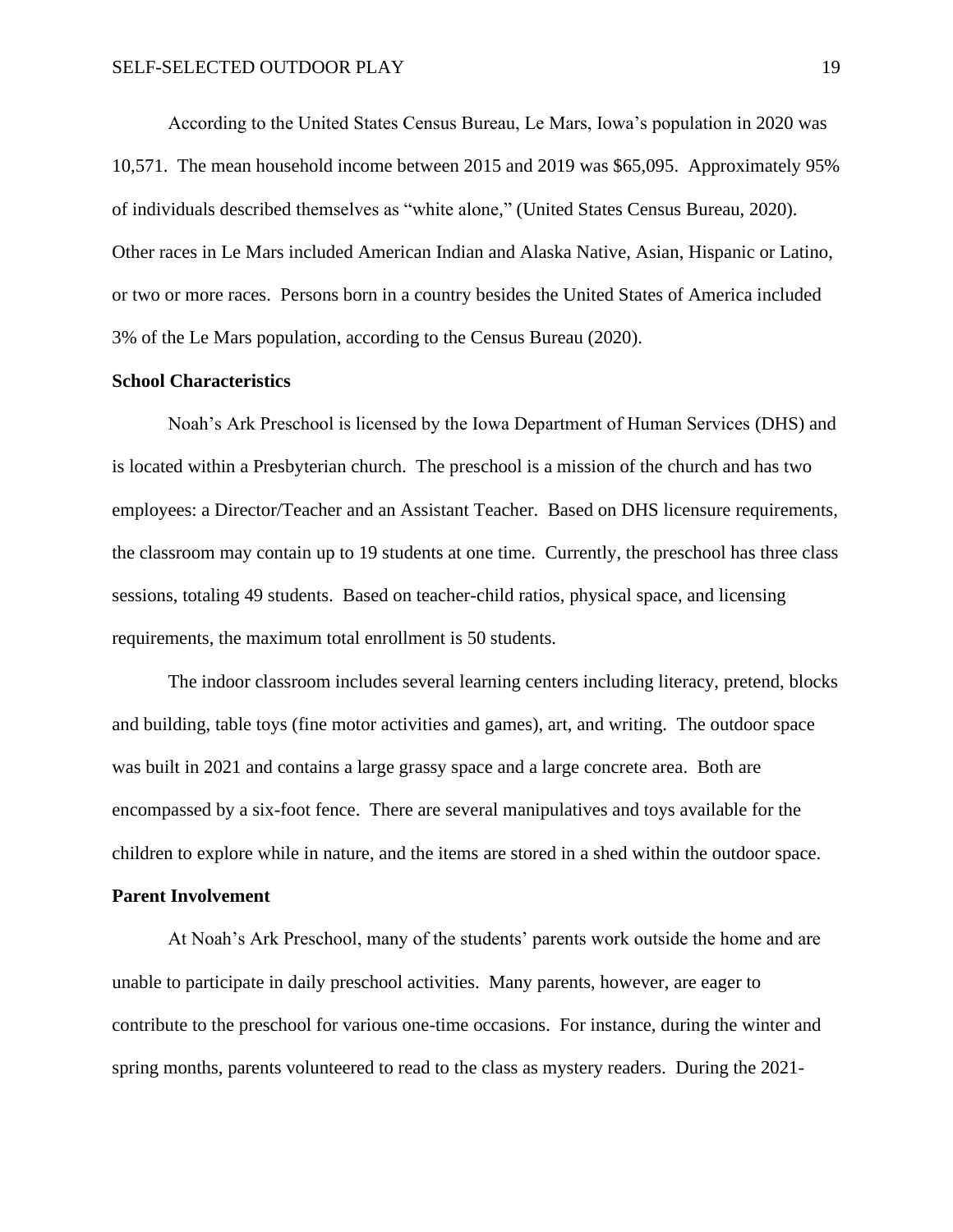#### SELF-SELECTED OUTDOOR PLAY 20

2022 school year, the Director/Teacher added additional time slots for mystery readers, as the first signup list filled within a short time. Additionally, families often share their talents. In the past, parents have held presentations for the students, hosted the preschoolers at their places of employment, and brought their animals to show the preschoolers. During the 2021-2022 school year, the preschoolers got to see, learn about, and touch a rabbit, a piglet, and a goat.

In addition to sharing their time and talents, the parents at Noah's Ark Preschool also make generous donations to the preschool. Parents contribute monetary donations toward the cost of field trips. They also donate items such as snacks, paper products, school supplies, and hygiene products.

#### **School Mission & Vision**

The mission of Noah's Ark Preschool is

- To make preschool a positive and happy foundation for the children and for their families
- To meet each child's physical, emotional, mental, social, and spiritual needs in a warm and friendly atmosphere
- To provide a nondenominational Christian approach to preschool
- To encourage a sense of right and wrong, to show love and respect for others, and to be guided by Christian values
- To accept each child's individual and unique needs and to meet them to the best of our abilities
- To always remember that each child is a very special and important person with deep feelings and that each child has something to contribute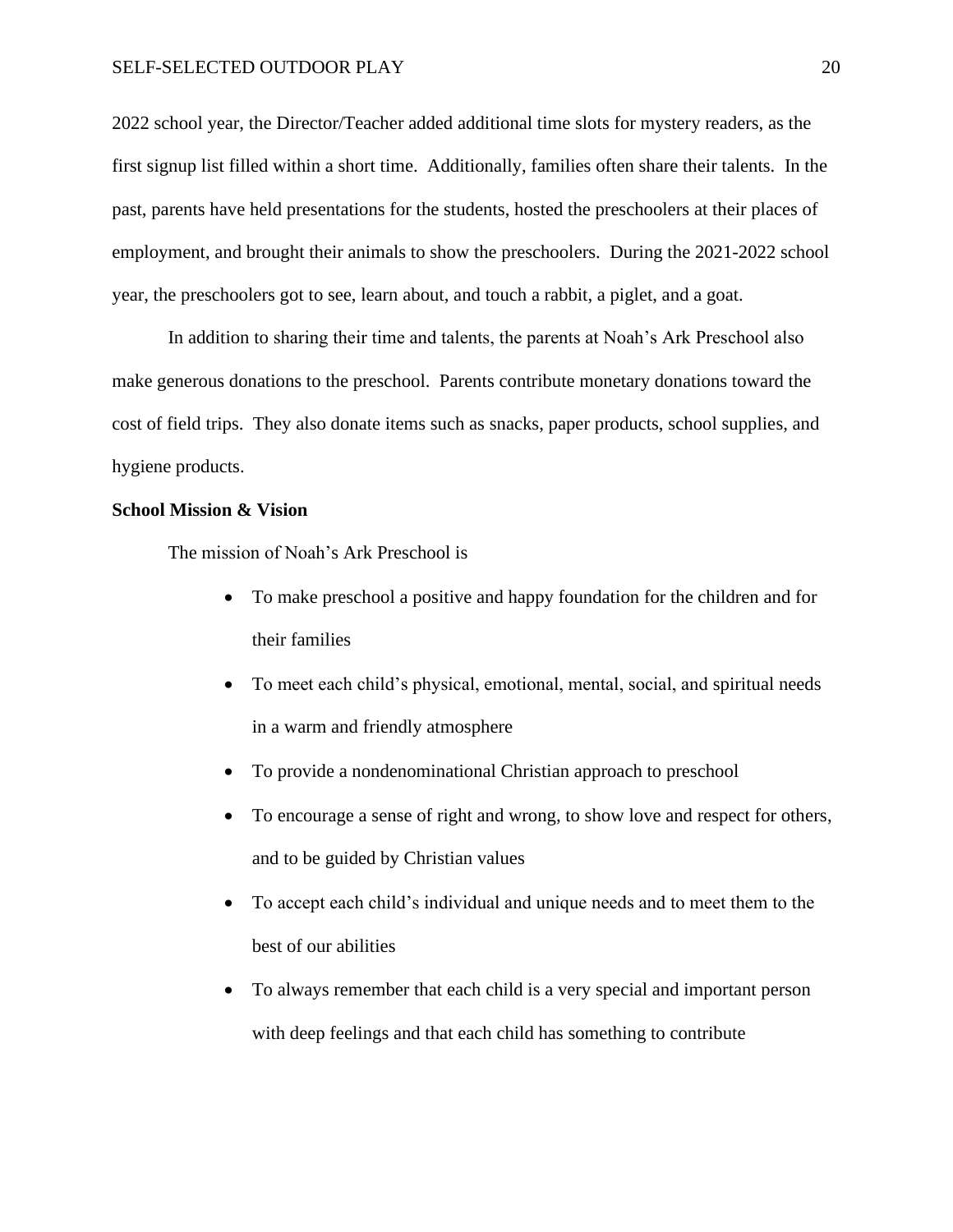- To provide age-appropriate activities and learning materials to develop selfcare skills, language skills, academic skills, conversation and sharing skills, social skills, and large and small motor skills
- To never be a substitute for parents but someone the child can count on for friendship, fairness, guidance, encouragement, love, and acceptance, no matter what the child's behavior and developmental pattern (Noah's Ark Preschool, 2022)

Because Noah's Ark Preschool is located within and is a mission of a church, the vision for Noah's Ark Preschool is to provide high-quality early childhood education while instilling Christian values. The teachers and stakeholders of Noah's Ark Preschool understand how impactful early experiences are for children, so the teachers strive to facilitate both academic and spiritual education.

## **Current Student Learning Goals**

According to the students' mid-year assessments conducted in January 2022, the preschoolers were making gains in many areas. The preschoolers learned the rules and routines of the preschool classroom, and only two of the 47 assessed students continued struggling with detachment. The preschoolers made progress with social skills while being near and playing with their peers. Of the assessed students, 94% participated in cooperative play, and just 6% of students participated in parallel or associative play. During the second semester, many of the five-year-old children learned how to play board games and card games to master social, math, and literacy skills.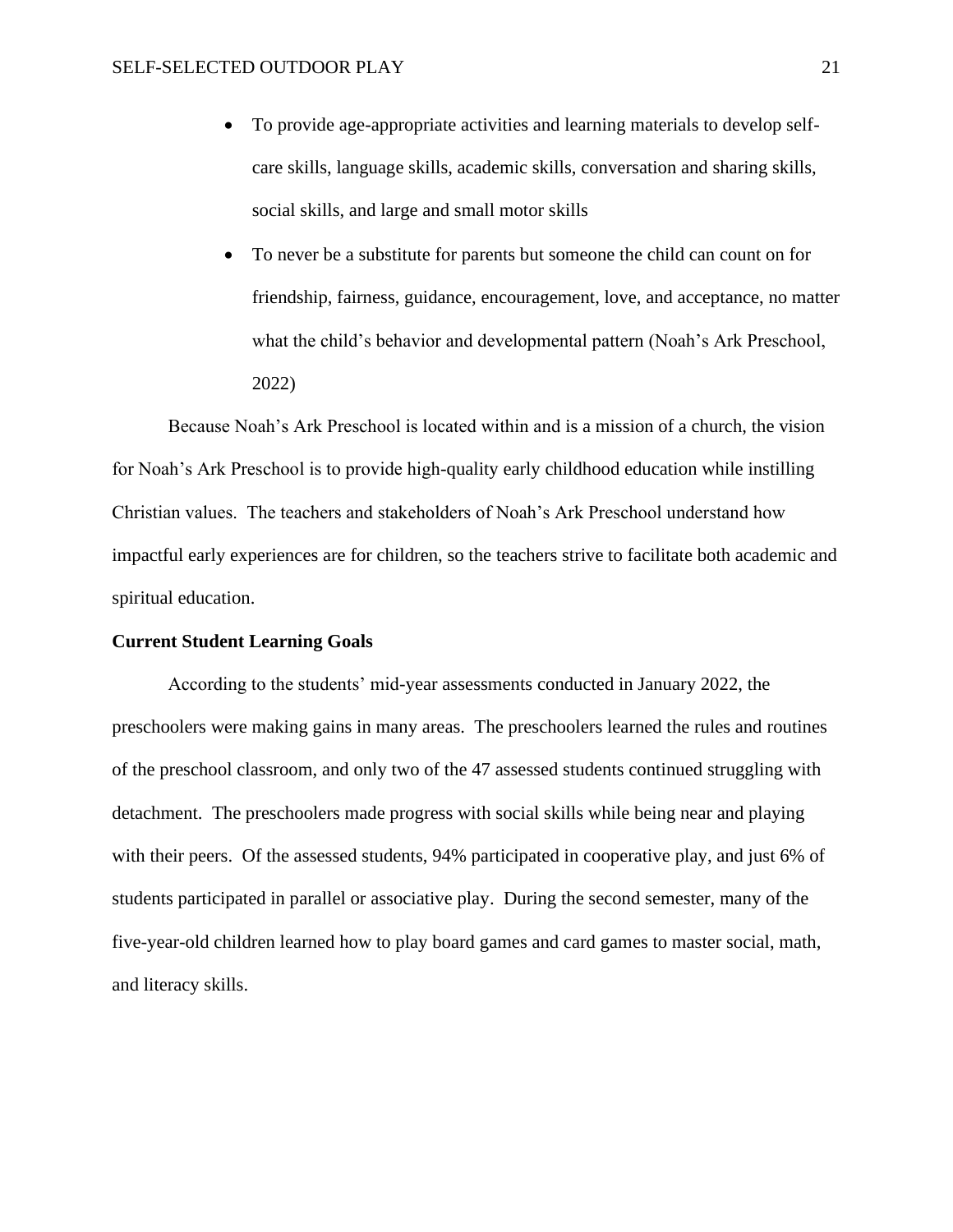The preschoolers' academic skills improved, too. All the children identified all or nearly all the colors. Individually, students made progress in identifying shapes, numbers, and letters. The children progressed in math, literacy, and motor skills as well.

The Director/Teacher identified several learning goals based on the mid-year assessments. One goal was increased focus on STEM (science, technology, engineering, math) and problem-solving skills. A math goal included number recognition. Fine motor goals included proper pencil grip and cutting with scissors.

#### **Teacher Work, Curriculum, Instruction, Assessment, and Professional Development**

The Director/Teacher at Noah's Ark Preschool has been in her current position for 10 years and has five additional years of experience in early childhood education. During her time at Noah's Ark Preschool, she created a curriculum supported by the Iowa Early Learning Standards (Iowa Department of Education, 2018) and created age-specific assessments based on the Iowa Early Learning Standards (Iowa Department of Education, 2018), Teaching Strategies GOLD (2022), and Learning Without Tears (2022). She implemented technology and created play-based learning centers. Additionally, she wrote several successful grant applications, totaling several thousands of dollars to purchase educational manipulatives, books, puppets, and dress-up clothes. The Director/Teacher also wrote a grant in 2020 to create an outdoor learning environment for the preschool.

The Director/Teacher completed hundreds of hours of professional development. Professional development trainings covered a wide variety of topics including but not limited to autism spectrum disorder (ASD), literacy, play-based learning, attention deficit hyperactivity disorder (ADHD), transitions, Visual Phonics, Teaching Strategies GOLD, Adverse Childhood Experiences (ACES), emergent writing, Love and Logic, children's behaviors, and conferencing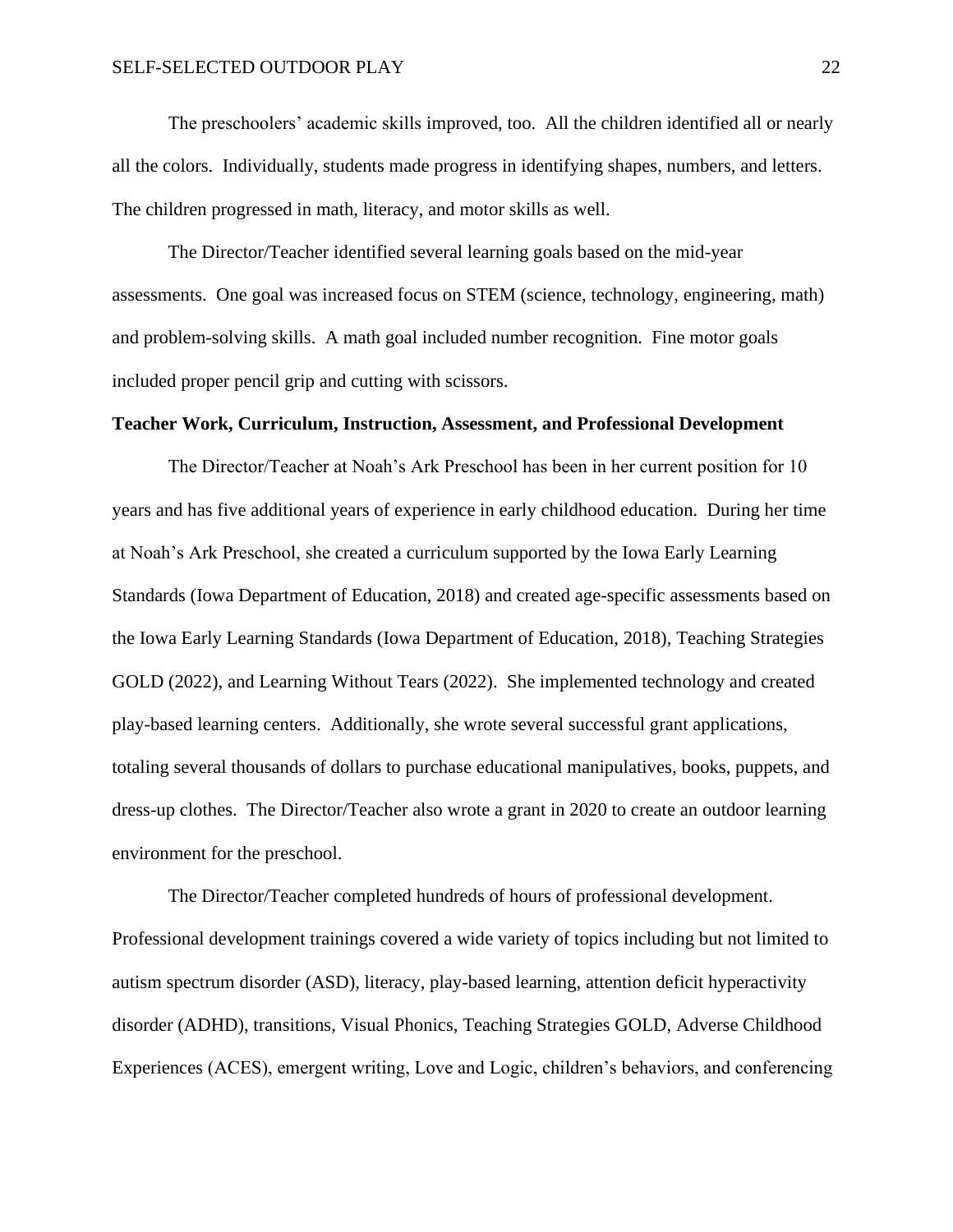with parents. The Director/Teacher's credentials include a bachelor's degree in Elementary Education, a reading endorsement, and an endorsement in Early Childhood Integrated Setting.

The Assistant Teacher has been in her role at Noah's Ark Preschool for five years and previously held a job where she promoted early literacy for infants. During her time at Noah's Ark Preschool, she learned about topics such as curriculum and assessment in early childhood, building relationships with children and families, and creating play spaces for young children. She completed 50 hours of professional development trainings within the last five years.

Noah's Ark Preschool utilizes several instructional strategies to foster student development and learning. Because the Director/Teacher's philosophy of education heavily focuses on building positive relationships, she and the Assistant Teacher concentrate on speaking with and playing with the children. While playing with children, the teachers scaffold the children's learning and assist them in making connections, in solving problems, and in understanding cause and effect.

At Noah's Ark Preschool, there is a large focus on early literacy development. Teachers use daily read-alouds, emergent writing activities, Visual Phonics (International Learning Institute, 2011), and frequent literacy activities focusing on syllables, letter names, alliteration, book-handling, and comprehension. The classroom is a print-rich environment, containing a word wall, word and picture labels, books in several areas, and literacy-based manipulatives in various learning centers.

Preschool children learn in various ways while at Noah's Ark Preschool. The Director/Teacher plans individual, small group, and large group activities, and the children have self-selected play time for at least one hour per class session. Because children's learning styles vary, teachers provide experiences for auditory, kinesthetic, and visual learners. Through these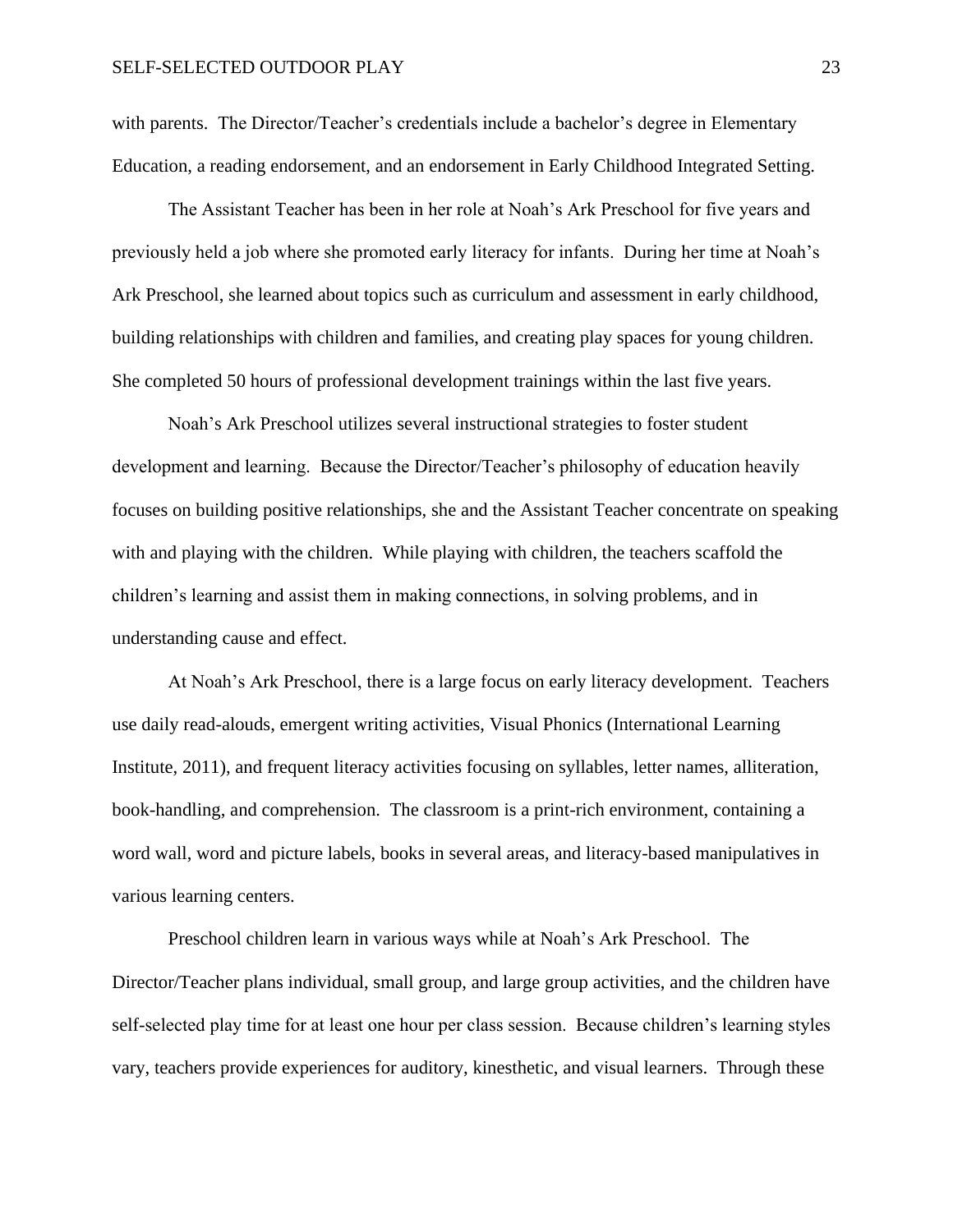experiences, children learn and develop a multitude of skills, which meet the Iowa Early Learning Standards—3<sup>rd</sup> Edition (Iowa Department of Education, 2018).

#### **Needs Assessment**

<span id="page-24-0"></span>Noah's Ark Preschool has many positive attributes, but based on the school profile, an area in need of improvement involves improving curriculum and instruction. One way to improve is to develop and utilize the newly built outdoor space. The space was completed in 2021 but is not being used to maximize student learning and development. Additionally, selfselected outdoor time has not yet become a staple in the school day.

Outdoor play time is an important part of preschool curriculum. According to Deaver and Wright (2018), children have authentic opportunities to interact with other children during outdoor play; these experiences enhance children's social skills and increase problem-solving skills. Dennis, Kiewra, and Wells (2019) stress how outdoor play increases children's abilities to solve problems and to experience hands-on learning in science, technology, engineering, and math (STEM). Based on the school profile, STEM is an area the Director/Teacher recognizes as needing more attention.

To improve the curriculum at Noah's Ark Preschool, it is important to provide outdoor play time because of its physical benefits. During self-selected outdoor play, children enhance their physical and mental well-being (Dennis et al., 2019). Children can use and build large muscles by climbing, running, throwing, jumping, and kicking. They can use and develop small muscles by manipulating small toys, rocks, sticks, and pinecones. Based on the school profile, increasing fine motor skills is one of the Director/Teacher's goals.

Noah's Ark Preschool is now equipped with a grassy area, a concrete area, a fence, a shed, and a door leading from the classroom to the outdoor space. With those large features in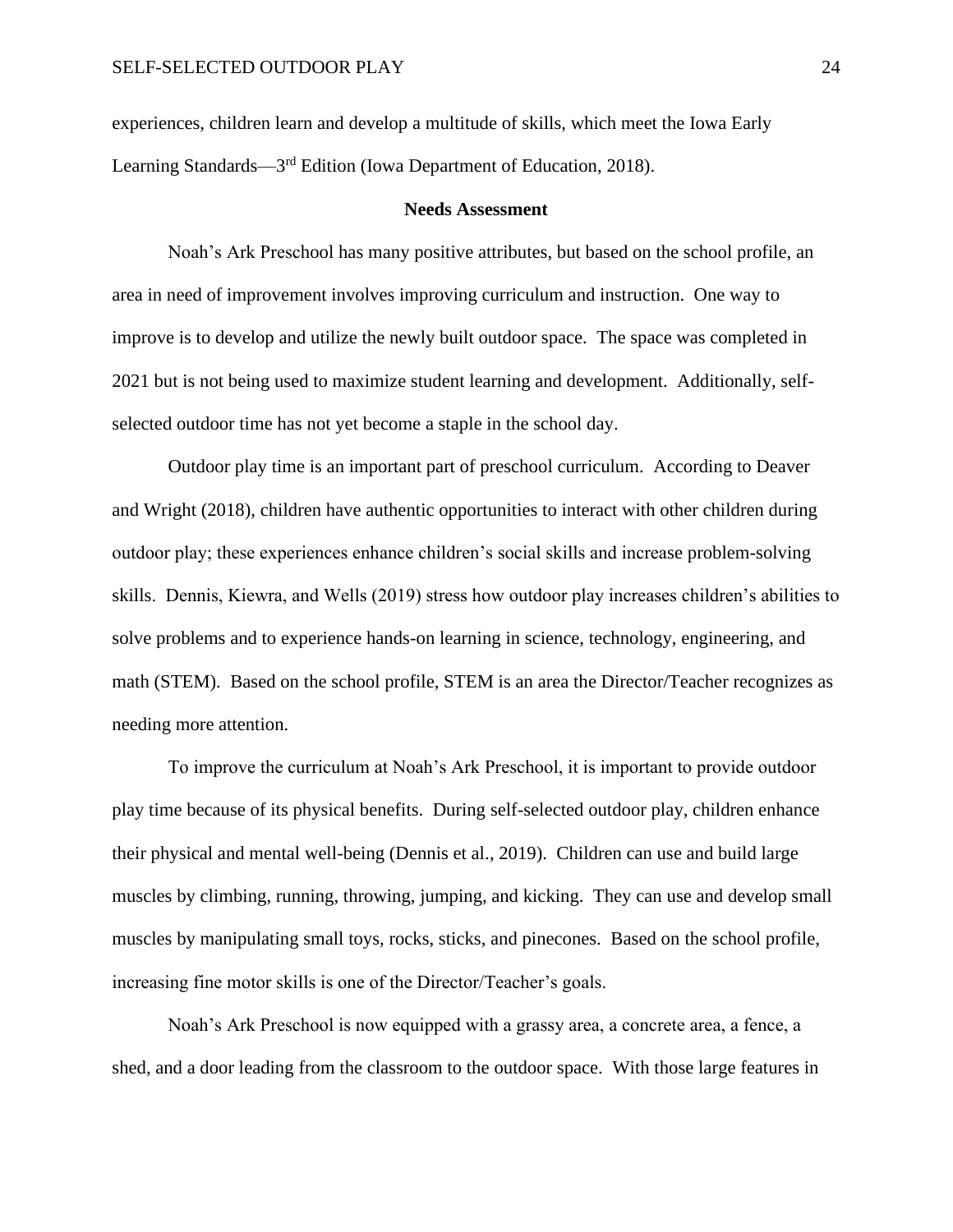place, it is important to recognize the significance of outdoor play on children's development and learning and to take steps to make outdoor play part of the school day. It is equally important to properly equip the environment with items and experiences that will enhance children's learning and development and to positively impact curriculum and instruction at Noah's Ark Preschool.

#### **School Data & Analysis**

<span id="page-25-0"></span>The Director/Teacher at Noah's Ark Preschool conducted complete summative assessments in September 2021 and April 2022. Parent-teacher conferences followed in October and April. Summative assessments were based on the Iowa Early Learning Standards—3rd Edition (Iowa Department of Education, 2018), Teaching Strategies GOLD (2022), Learning Without Tears (2022), and the objectives of Noah's Ark Preschool. In January, the Director/Teacher completed a less extensive assessment to gauge student achievement and to plan lessons for the remainder of the school year. In the preschool classroom, the Director/Teacher and Assistant Teacher utilize daily formative assessment to scaffold children's learning through planned activities and through children's play. According to the summative and formative assessments of the students, two areas upon which Noah's Ark Preschool can improve include STEM and fine motor skills.

In the area of STEM, the Director/Teacher assessed children's knowledge and abilities in several areas of mathematics. Additionally, the Director/Teacher assessed children's abilities to solve problems. Other areas of STEM such as science, technology, and engineering were included in the curriculum through planned large group and small group activities and included in the children's play but were not included in summative assessments. Items such as specimens, rocks, magnets, and binoculars were available for children to explore for STEM-based play.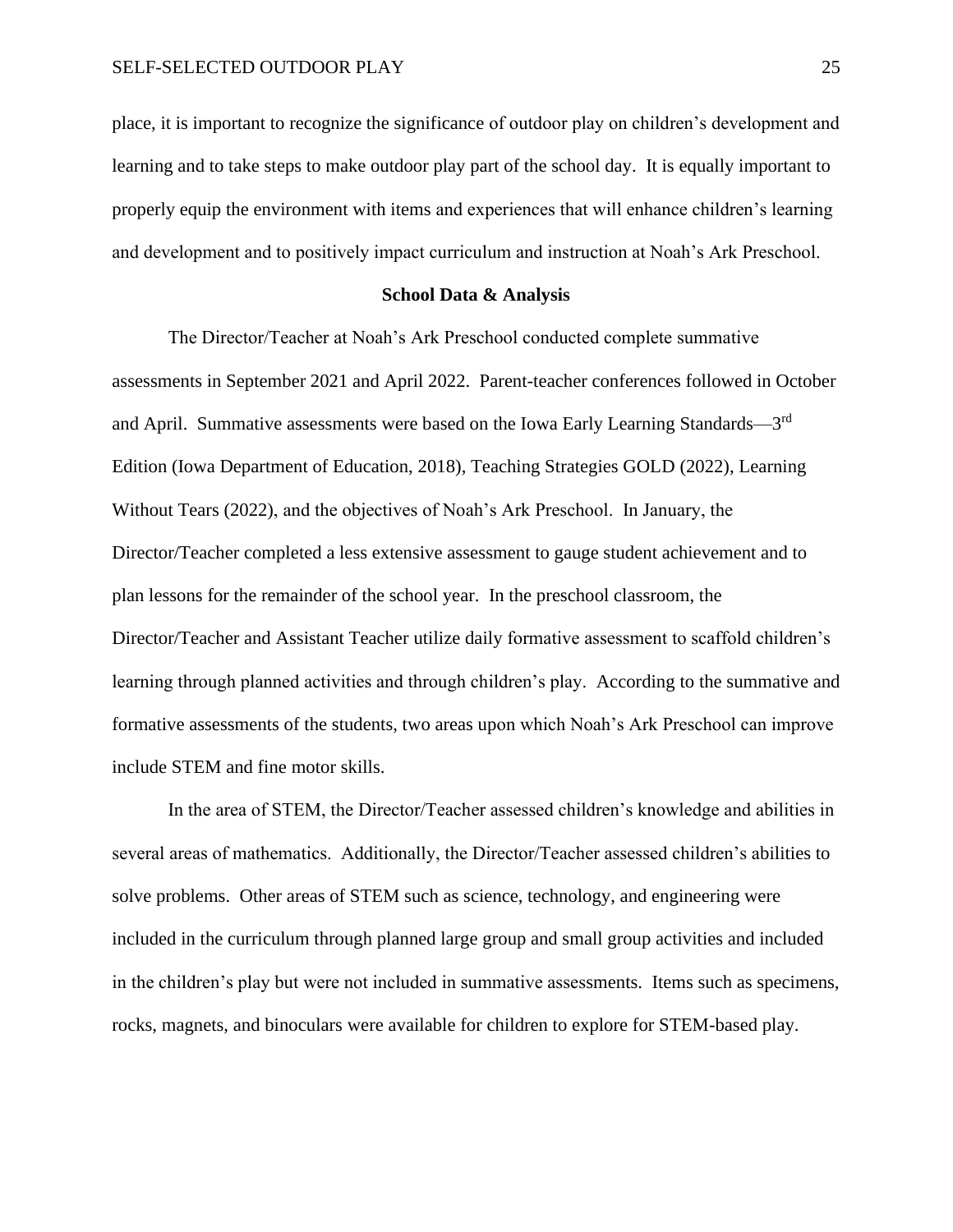When assessing a class of 17 four- and five-year-old children in September 2021, the Director/Teacher identified none of the students as proficient in solving problems. The children heavily relied on teachers to solve problems for them. As shown in Table 1, more students became proficient as the year progressed. Increasing students' problem-solving skills remains a goal for Noah's Ark Preschool.

#### **Table 1**

|                             | <b>Number of Students (out of 17)</b><br><b>Who Met the Goal</b> |                        |                      |
|-----------------------------|------------------------------------------------------------------|------------------------|----------------------|
| <b>Problem Solving</b>      | <b>September</b><br>2021                                         | <b>January</b><br>2022 | <b>April</b><br>2022 |
| Uses problem-solving skills |                                                                  | <b>Not</b><br>Assessed |                      |

# *Children's Problem-Solving Skills*

When comparing the students' math skills and knowledge at different times during the 2021-2022 school year, assessments indicated students were making progress in all mathematical areas. Some students needed additional practice classifying and reclassifying objects, predicting what came next in a pattern, making sets of 6-10 objects, appropriately responding to positional words, accurately counting 10 objects, accurately counting to 20, identifying shapes, and identifying numbers. While students made progress as the year progressed, additional strategies for increasing children's math skills and knowledge remain necessary at Noah's Ark Preschool. Additional information about students' abilities can be found in Table 2.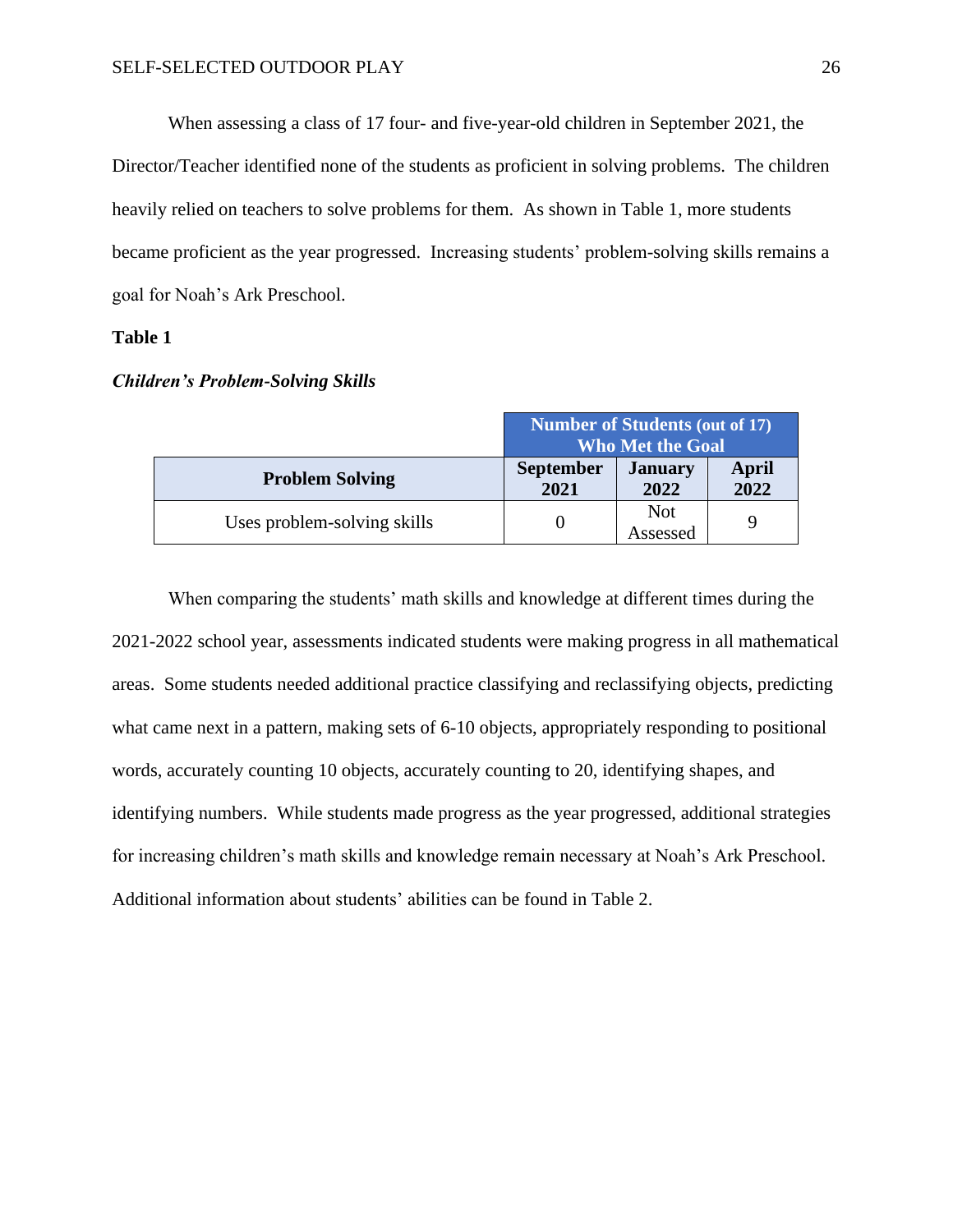# **Table 2**

# *Children's Math Skills and Knowledge*

|                                                               |                          | <b>Number of Students (out of 17)</b> |               |
|---------------------------------------------------------------|--------------------------|---------------------------------------|---------------|
|                                                               |                          | <b>Who Met the Goal</b>               |               |
| <b>Math Skills and Knowledge</b>                              | <b>September</b><br>2021 | <b>January</b><br>2022                | April<br>2022 |
| Classify & reclassify objects                                 | 13                       |                                       | 13            |
| Select which group has more or less                           | 17                       |                                       | 17            |
| Select which object is bigger or smaller                      | 17                       | <b>Not</b>                            | 17            |
| Predict what comes next in a pattern                          | 15                       | Assessed                              | 16            |
| Make sets of 6-10 objects                                     | 12                       |                                       | 16            |
| Respond appropriately to positional words                     | 14                       |                                       | 16            |
| Accurately count 10 objects                                   | 14                       | 16                                    | 17            |
| Accurately count to 20                                        | 7                        | 10                                    | 13            |
| Identify 8 shapes                                             | 10                       | 13                                    | 15            |
| Identify numbers 0-20                                         | 4                        | $4*$                                  | $7**$         |
| Noah's Ark Preschool Objective                                |                          |                                       |               |
| Identify numbers 0-10                                         | 10                       | 15                                    | 15            |
| Teaching Strategies GOLD Objective (2022)                     |                          |                                       |               |
| *7 students recognized all but 1-3 of the numbers from 1-20.  |                          |                                       |               |
| **5 students recognized all but 1-3 of the numbers from 1-20. |                          |                                       |               |

While many of the students met the goals for fine motor skills by the end of the 2021-

2022 school year, there were some children who needed continued fine motor practice.

According to the data in Table 3, a few students needed developed fine motor strength and

coordination to zip their coats, to button a small button, to properly hold a pencil, to hold a

scissors properly, and to cut accurately.

## **Table 3**

*Children's Fine Motor Skills*

|                              | <b>Number of Students (out of 17)</b><br><b>Who Met the Goal</b> |                        |                      |
|------------------------------|------------------------------------------------------------------|------------------------|----------------------|
| <b>Fine Motor Skills</b>     | <b>September</b><br>2021                                         | <b>January</b><br>2022 | <b>April</b><br>2022 |
| Zip coat                     |                                                                  |                        | 14                   |
| Lace small beads on a string |                                                                  | <b>Not</b><br>Assessed | 17                   |
| Button a small button        |                                                                  |                        |                      |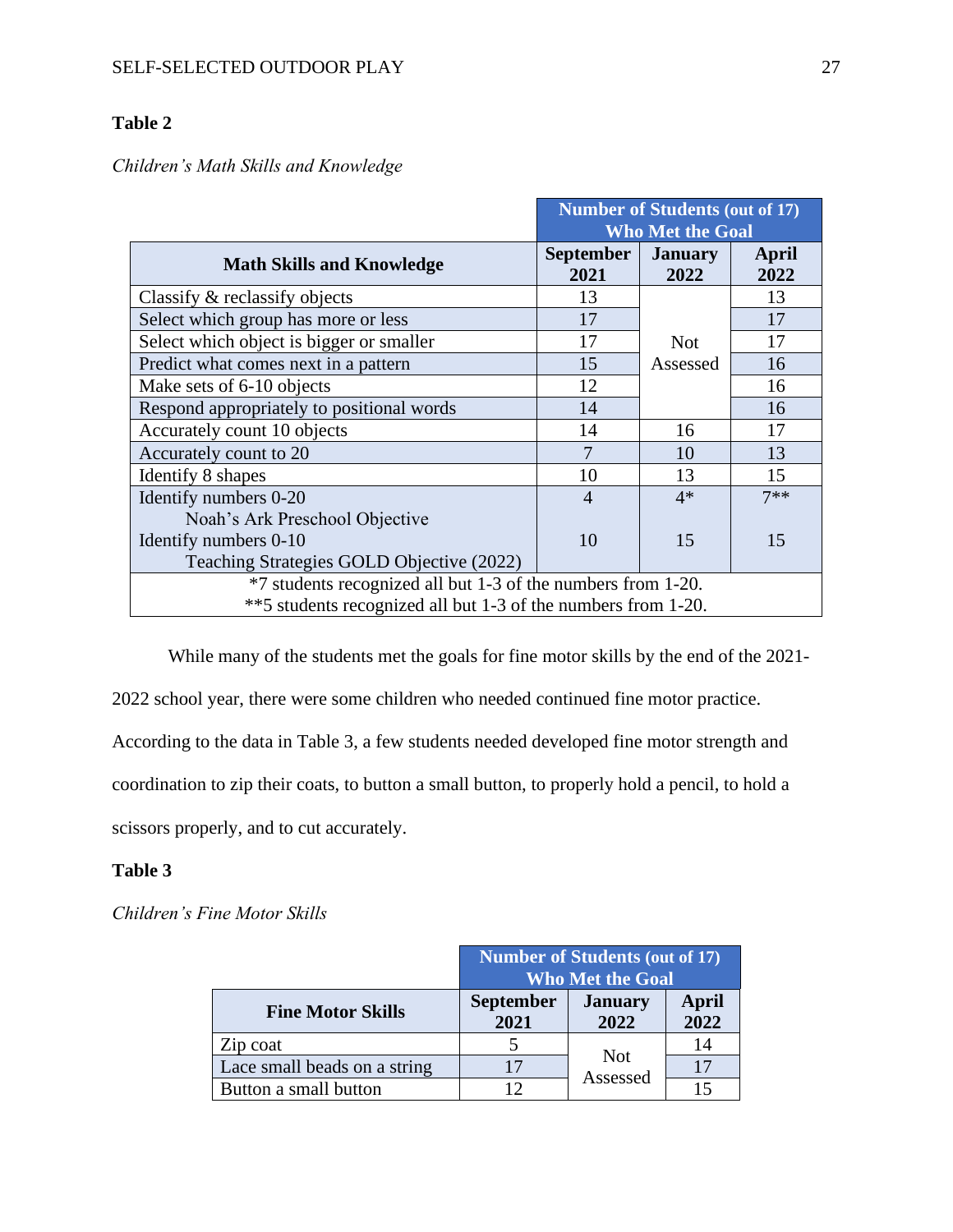| Hold pencil properly   |  |  |
|------------------------|--|--|
| Hold scissors properly |  |  |
| Cut accurately         |  |  |

The data indicated the group of 17 students at Noah's Ark Preschool gained skills and knowledge in the areas of STEM and fine motor skills. Some strengths included identifying more or less, identifying bigger or smaller, and lacing beads on a string. Some weaknesses included problem-solving skills, counting objects, counting to 20, and identifying numerals. Necessary additional assessments may include information about the specific numerals children could not identify. Information about the indoor and outdoor fine motor activities and STEM experiences available to the children would be helpful as well.

#### **Action Plan**

<span id="page-28-0"></span>To improve curriculum and instruction at Noah's Ark Preschool, it is important to utilize the newly constructed outdoor space. According to 2021-2022 assessments, the two areas of curriculum and instruction that needed improvement were fine motor skills and STEM education, specifically math. Both fine motor development and math education can take place in an outdoor setting.

Studies show how outdoor play increases students' fine motor skills. In a 2017 study, Yildirim and Akamca researched the results of outdoor play on preschoolers' abilities in many areas, one of them including motor development. Students' motor skills significantly improved during the duration of the 10-week study, and the authors encouraged preschool programs to include outdoor play (Yildirim & Akamca, 2017). In 2019, Coates and Pimlott-Wilson conducted interviews with professionals and young students about children's outdoor experiences compared to indoor experiences. They concluded outdoor play at preschool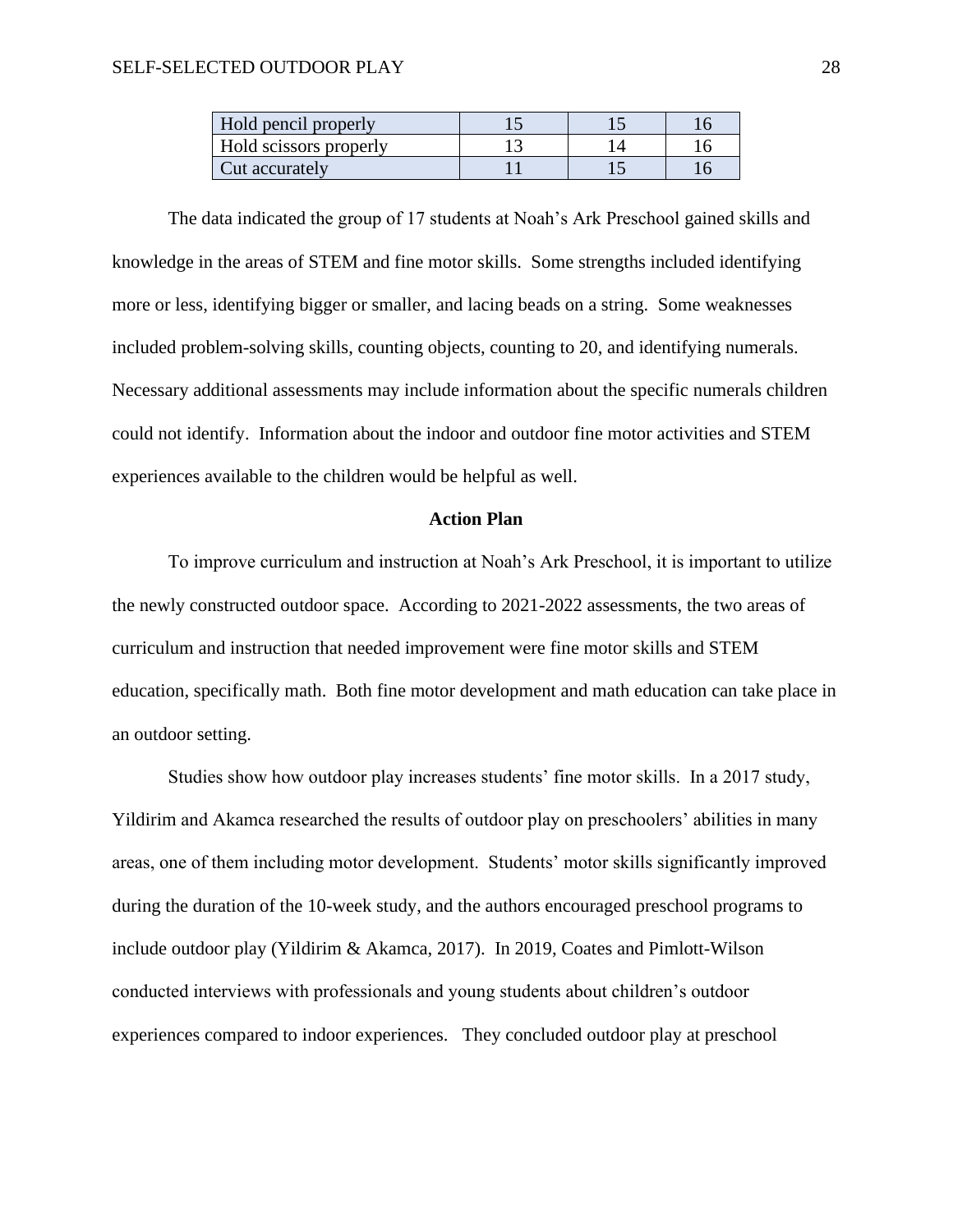positively impacted many areas of development and learning, including fine motor skills (Coates & Pimlott-Wilson, 2019).

In addition to fine motor skills, studies show how outdoor play increases students' cognitive skills, including those found in science, technology, engineering, and math (STEM). In a 2016 study in Hamilton County, Ohio, researchers concluded outdoor learning and physical activity did not limit academic learning opportunities but rather enhanced them (Tandon et al., 2016). Yildirim and Akamca's 2017 study of how outdoor experiences impacted preschoolers' development mimicked these results. Their findings showed how experiences in nature positively impacted cognitive abilities in preschool children (Yildirim & Akamca, 2017). The authors encouraged early childhood educators to incorporate outdoor learning into their school days. Additionally, they recommended teachers' pre-service training and professional development trainings include information about utilizing outdoor spaces to enhance children's learning (Yildirim & Akamca, 2017).

To assist children in developing both fine motor skills and mathematical abilities, the Director/Teacher at Noah's Ark Preschool will …

- Speak with other local early childhood professionals to discuss their and their students' favorite outdoor activities
- Ask the students at Noah's Ark Preschool about what toys and activities they desire to see in their outdoor area. Students will participate in grand discussion and communicate their ideas through drawings.
- Organize and create an inventory of current outdoor manipulatives in the newly built shed
- Purchase additional manipulatives with leftover funds from the 2020 grant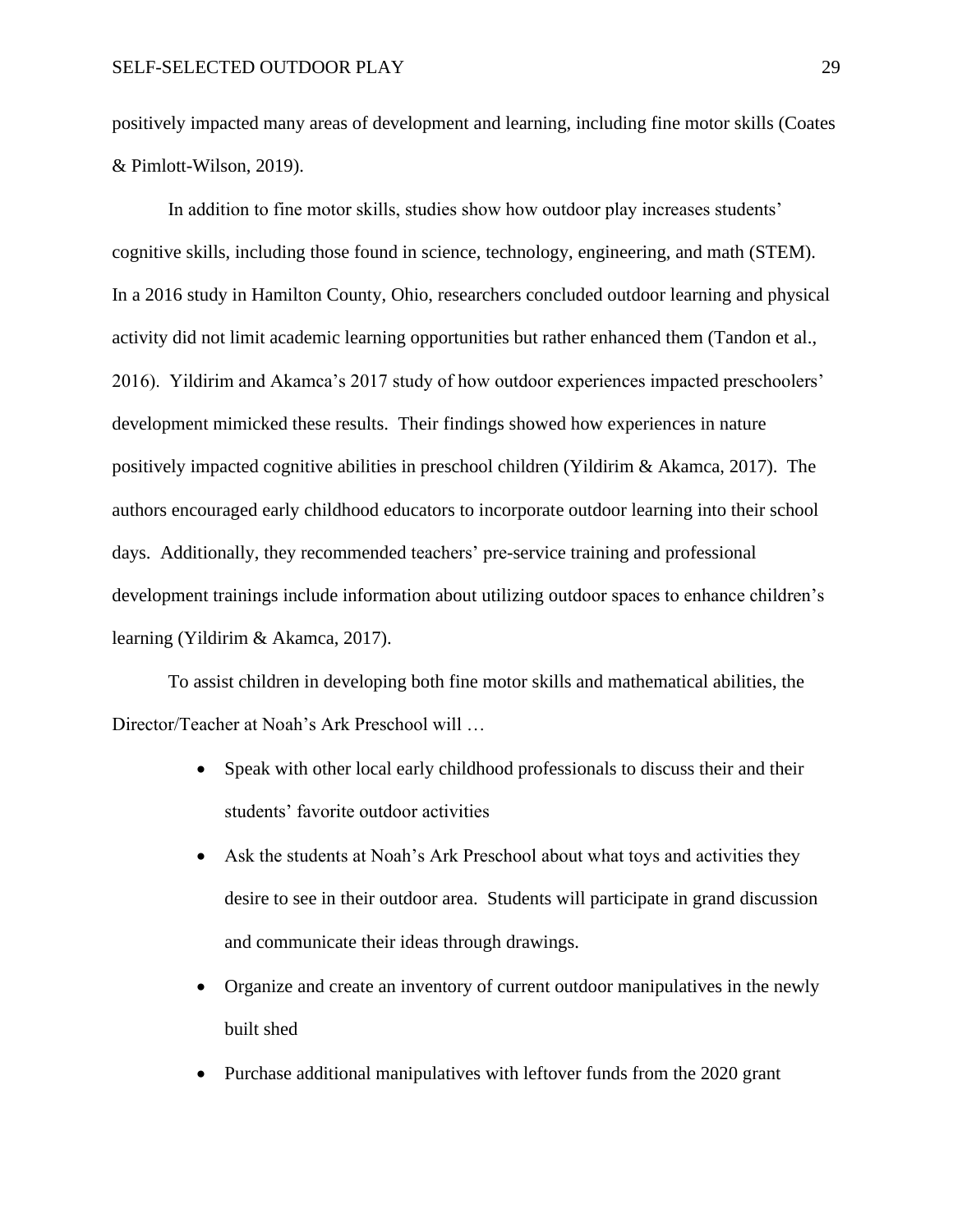- Rotate manipulatives in and out of the outdoor area to meet students' needs as their abilities and interests change throughout the school year
- Make fine motor and math activities available in all areas of the outdoor play space
- Provide manipulatives and activities that assist with fine motor development while meeting all other content areas of the Iowa Early Learning Standards—3<sup>rd</sup> Edition (Iowa Department of Education, 2018). The cross-curricular areas include social and emotional development, approaches to learning, social studies, creative arts, communication, language and literacy, math, and science (Iowa Department of Education, 2018). Table 4 describes several outdoor activities and manipulatives that satisfy learning standards in multiple curricular areas in conjunction with fine motor skills.
- Provide manipulatives that assist with mathematical skills while meeting all other content areas of the Iowa Early Learning Standards—3<sup>rd</sup> Edition (Iowa Department of Education, 2018). Table 5 describes outdoor math manipulatives and activities that fulfill learning standards in multiple curricular areas.

## **Table 4**

| <b>Outdoor Fine Motor Activity or</b><br><b>Manipulative</b><br>to Improve Physical Well-Being<br>and Motor Development | <b>Cross-Curricular Area</b>                                     | <b>Standard</b>             |
|-------------------------------------------------------------------------------------------------------------------------|------------------------------------------------------------------|-----------------------------|
| <b>Sidewalk chalk</b>                                                                                                   | Communication,<br>Language, and Literacy<br><b>Creative Arts</b> | <b>Early Writing</b><br>Art |
| Easel with paper and paint                                                                                              | Communication,<br>Language, and Literacy<br><b>Creative Arts</b> | <b>Early Writing</b><br>Art |

### *Connecting Fine Motor with Other Curricular Areas*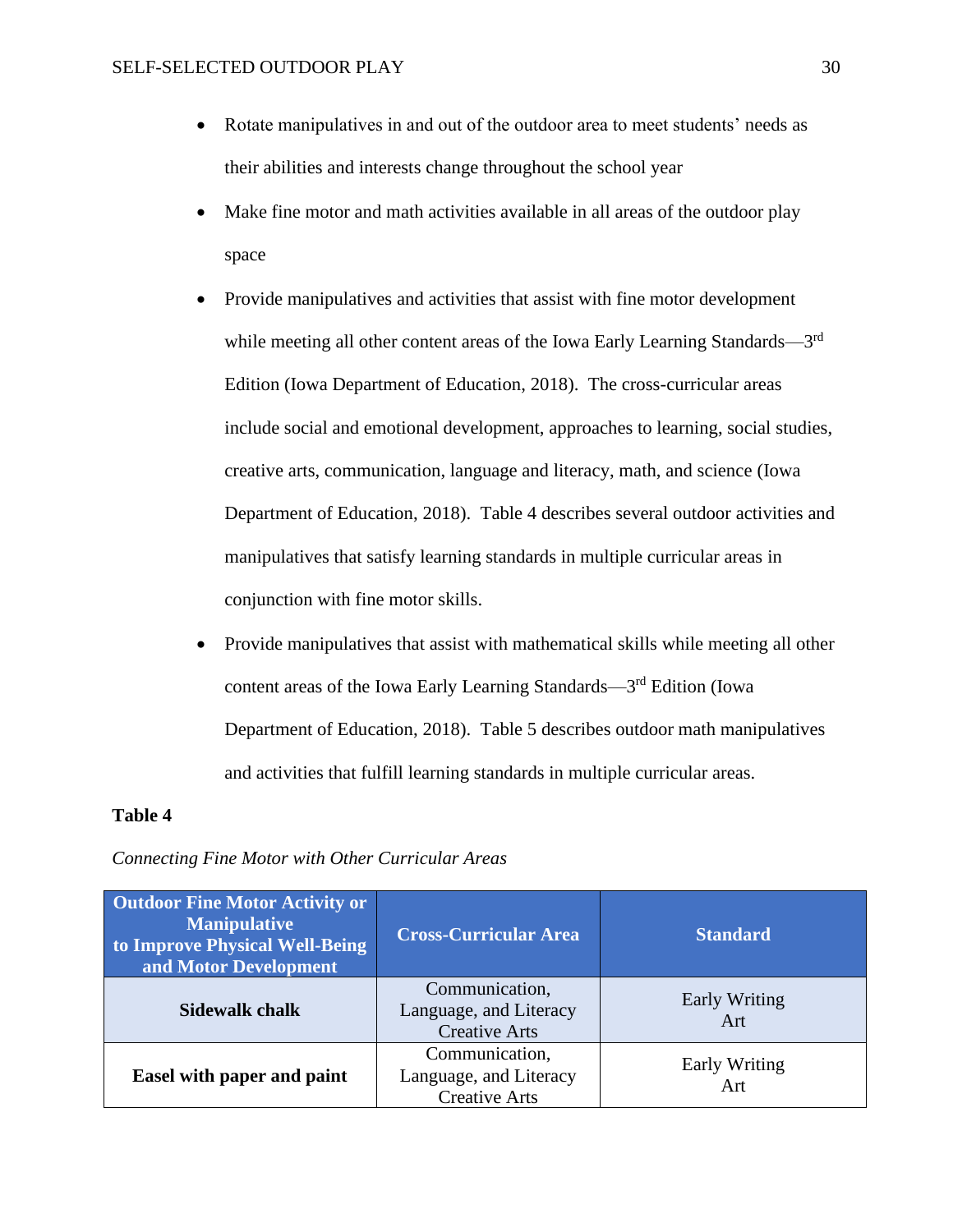| Tongs for collecting rocks,                          | Science                | Curiosity and Initiative                                            |
|------------------------------------------------------|------------------------|---------------------------------------------------------------------|
| sticks, etc.                                         | Approaches to Learning | <b>Exploration of the Environment</b>                               |
| Sand with buckets and shovels                        | Approaches to Learning | Play and Senses                                                     |
| Dress up clothes with zippers,<br>buttons, and snaps | <b>Creative Arts</b>   | Dramatic Play                                                       |
| <b>Musical instruments</b>                           | <b>Creative Arts</b>   | Music, Rhythm, and Movement                                         |
| <b>Puzzles of foods from around</b><br>the world     | Social Studies         | <b>Awareness of Culture</b>                                         |
| <b>Tubes and balls</b>                               | Science                | Scientific Investigations and<br>Scientific Reasoning               |
| <b>Parachute</b>                                     | Social-Emotional       | Relationships with Children                                         |
| <b>Magnet board with numeral</b><br>magnets          | Science<br>Math        | Scientific Communication<br>Comparisons, Numbers, and<br>Operations |
| Iowa Department of Education (2018)                  |                        |                                                                     |

# **Table 5**

*Connecting Math with Other Curricular Areas*

| <b>Outdoor Math Activity or</b><br><b>Manipulative</b>         | <b>Cross-Curricular Area</b>                        | <b>Standard</b>                                              |
|----------------------------------------------------------------|-----------------------------------------------------|--------------------------------------------------------------|
| <b>Measuring cups in water table</b>                           | Approaches to Learning                              | <b>Play and Senses</b>                                       |
| <b>Measuring spoons in pretend</b><br>kitchen                  | <b>Creative Arts</b>                                | Dramatic Play                                                |
| Child-safe measuring tape with<br>tools and hardhats           | <b>Social Studies</b><br><b>Creative Arts</b>       | Awareness of Family and<br>Community<br><b>Dramatic Play</b> |
| <b>Hopscotch game</b>                                          | Physical Well-Being and<br><b>Motor Development</b> | Large Motor Skills                                           |
| Number stencils at art easel                                   | Communication,<br>Language, and Literacy            | Early Writing                                                |
| <b>Insect counting game</b>                                    | Science                                             | Scientific Communication                                     |
| <b>Beanbags containing numerals</b><br>for a beanbag toss game | Social and Emotional<br>Development                 | Relationships with Children                                  |
| <b>Puzzles containing numerals</b><br>and counting             | Physical Well-Being and<br><b>Motor Development</b> | <b>Small Motor Skills</b>                                    |
| <b>Numbered stepping stones</b>                                | Physical Well-Being and<br><b>Motor Development</b> | Large Motor Skills                                           |
| <b>Pretend food with price tags</b>                            | <b>Creative Arts</b>                                | Dramatic Play                                                |
| Iowa Department of Education (2018)                            |                                                     |                                                              |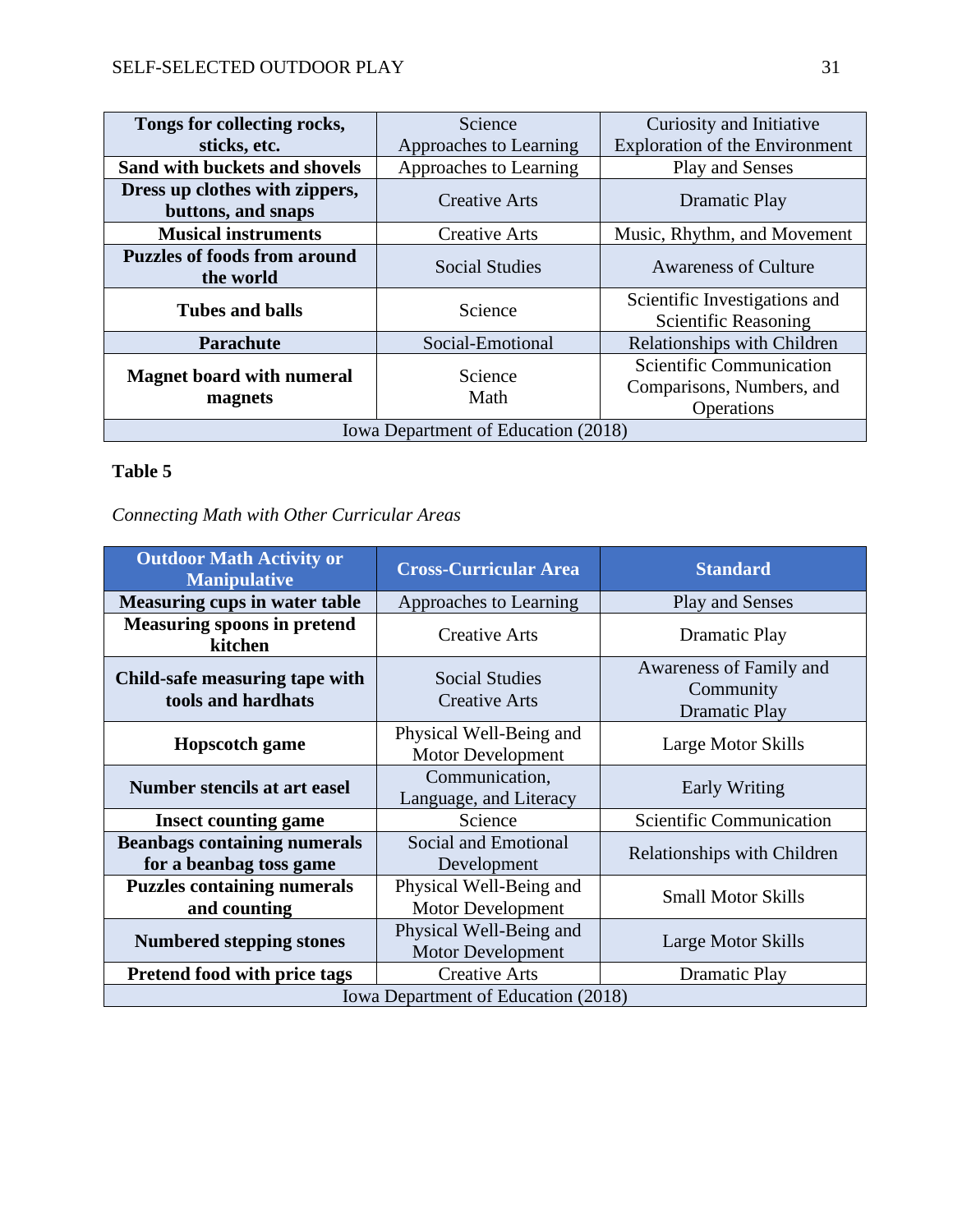# **Conclusion**

<span id="page-32-0"></span>Table 6 displays the timeline for implementation of Noah's Ark Preschool's action plan. The timeline spans from May 2022 through June 2022. Additionally, Table 6 lists ongoing tasks beginning in August 2022. See Table 7 for the resources necessary to effectively execute the action plan.

# **Table 6**

*Implementation*

| <b>Timeline</b>                                                                                |                         |                         |                     |
|------------------------------------------------------------------------------------------------|-------------------------|-------------------------|---------------------|
| <b>Early May</b><br>2022                                                                       | <b>Mid May</b><br>2022  | <b>Late May</b><br>2022 | June<br>2022        |
| <b>Student Interests</b>                                                                       | <b>Collaboration</b>    | <b>Inventory</b>        | <b>Purchase</b>     |
| Ask the students at                                                                            | Speak with other        | Organize and create     | Purchase additional |
| Noah's Ark                                                                                     | local early childhood   | an inventory of         | manipulatives with  |
| Preschool about what                                                                           | professionals to        | current outdoor         | leftover funds from |
| toys and activities                                                                            | discuss their and their | manipulatives in the    | the 2020 grant.     |
| they would like to see                                                                         | students' favorite      | newly built shed.       |                     |
| in their outdoor area.                                                                         | outdoor activities.     |                         | Be sure to include  |
|                                                                                                |                         | Record the inventory    | fine motor and math |
| Students will                                                                                  | Contact the             | using a Google Sheet    | manipulatives in    |
| participate in grand                                                                           | professionals via       |                         | all areas of the    |
| discussion and will                                                                            | email.                  |                         | outdoor play space. |
| communicate their                                                                              |                         |                         |                     |
| ideas through                                                                                  |                         |                         | Be sure to include  |
| drawings.                                                                                      |                         |                         | cross-curricular    |
|                                                                                                |                         |                         | connections.        |
| <b>Ongoing Beginning in August 2022</b>                                                        |                         |                         |                     |
| <b>Rotation of Manipulatives</b>                                                               |                         |                         |                     |
| Rotate manipulatives in and out of the outdoor area to meet students' needs as their abilities |                         |                         |                     |
| and interests change throughout the school year.                                               |                         |                         |                     |
|                                                                                                |                         |                         |                     |
| <b>Assessment of Students' Interests and Abilities</b>                                         |                         |                         |                     |
| Assess students' interests weekly using observation and questioning during their play.         |                         |                         |                     |
| Assess students' abilities using daily formative assessment.                                   |                         |                         |                     |

Assess students' abilities using summative assessment in September, January, and April.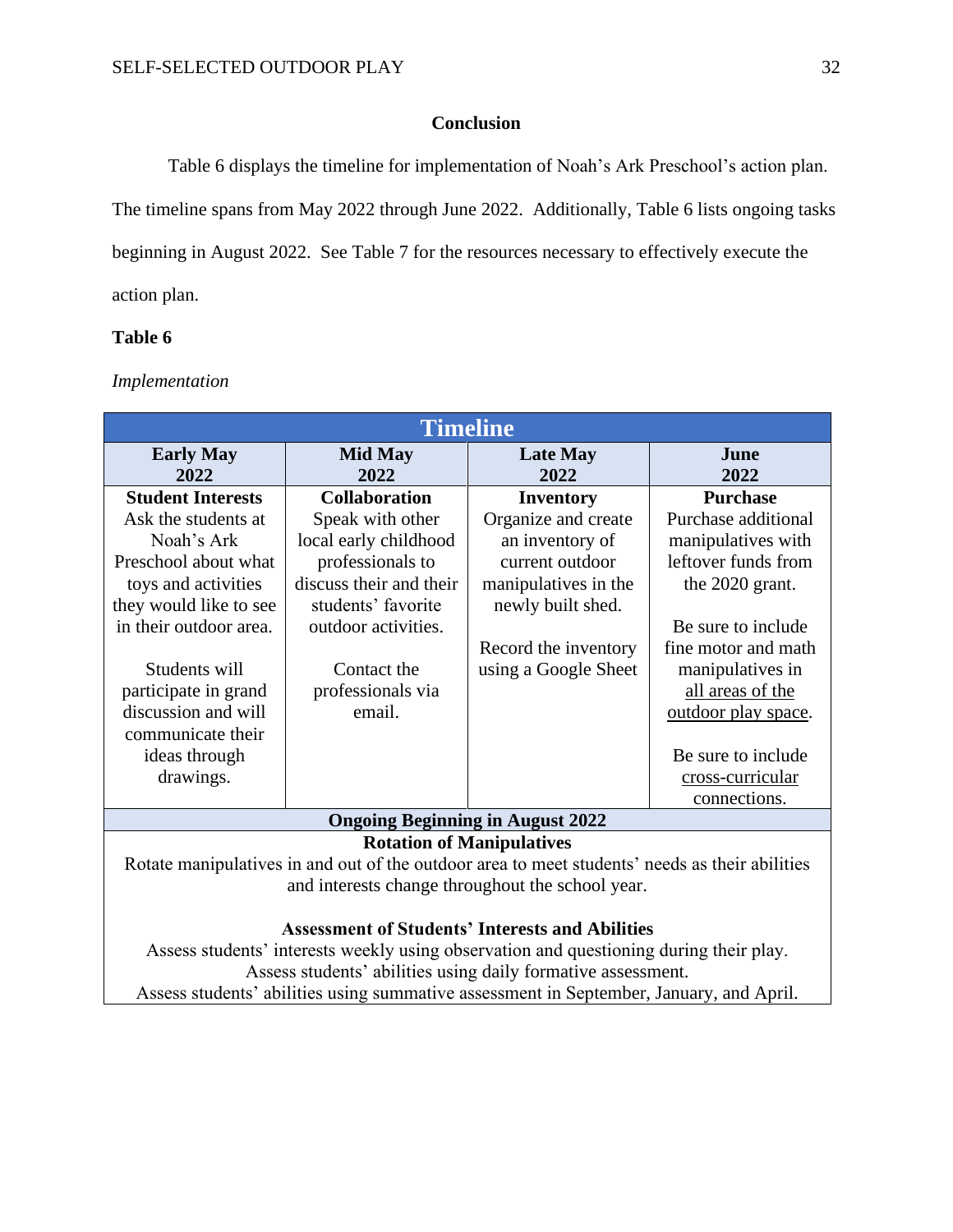# **Table 7**

*Resources for Implementation*

| <b>Resources</b>             |                                                                                                                                                                                                                                                                                                                                                                                                                                                                                                                                                                                                                                                                                                                                                                                                                                                 |  |
|------------------------------|-------------------------------------------------------------------------------------------------------------------------------------------------------------------------------------------------------------------------------------------------------------------------------------------------------------------------------------------------------------------------------------------------------------------------------------------------------------------------------------------------------------------------------------------------------------------------------------------------------------------------------------------------------------------------------------------------------------------------------------------------------------------------------------------------------------------------------------------------|--|
| To collect information about | Use Canva.com to create an interest survey to use during                                                                                                                                                                                                                                                                                                                                                                                                                                                                                                                                                                                                                                                                                                                                                                                        |  |
| students' interests          | grand discussion.                                                                                                                                                                                                                                                                                                                                                                                                                                                                                                                                                                                                                                                                                                                                                                                                                               |  |
| To collaborate               | Utilize the websites of Le Mars Community Schools and<br>Gehlen Catholic Schools to locate teachers' contact<br>information. Le Mars Community School's website is<br>http://www.lemars.k12.ia.us/?page_id=24&cn-<br>s=preschool&cn-cat=. Gehlen Catholic School's website is<br>https://www.gehlencatholic.org/who_we_are/staff_directory.                                                                                                                                                                                                                                                                                                                                                                                                                                                                                                     |  |
| To create an inventory       | Create a Google Sheet containing a list of the manipulatives<br>and the content areas they support.<br>Refer to the Iowa Early Learning Standards—3rd Edition for<br>the descriptions of the standards.                                                                                                                                                                                                                                                                                                                                                                                                                                                                                                                                                                                                                                         |  |
| To purchase                  | Request catalogs and/or view online catalogs from the<br>following merchants: DiscountSchoolSupply.com,<br>LakeshoreLearning.com, KaplanCo.com.<br>Utilize the Iowa Early Learning Standards—3rd Edition to<br>make cross-curricular connections.                                                                                                                                                                                                                                                                                                                                                                                                                                                                                                                                                                                               |  |
| To assess                    | Use Microsoft Word to create a checklist of the<br>manipulatives available in the outdoor space each week.<br>Make a tally mark next to the item once a child has played<br>with it. If a manipulative has few or no checkmarks, assess<br>its value in the space. Choose to move it, demonstrate how<br>to use it, or replace it. Conduct this exercise once per week.<br>Ask the children questions while they play. Questions may<br>include, "Why did you choose to play with this today?" or,<br>"Why is this your favorite outdoor activity?" Use the<br>children's responses to make decisions about the<br>manipulatives and activities available to them.<br>Continue conducting summative assessments based on the<br>Iowa Early Learning Standards—3 <sup>rd</sup> Edition, Teaching<br>Strategies GOLD, and Learning Without Tears. |  |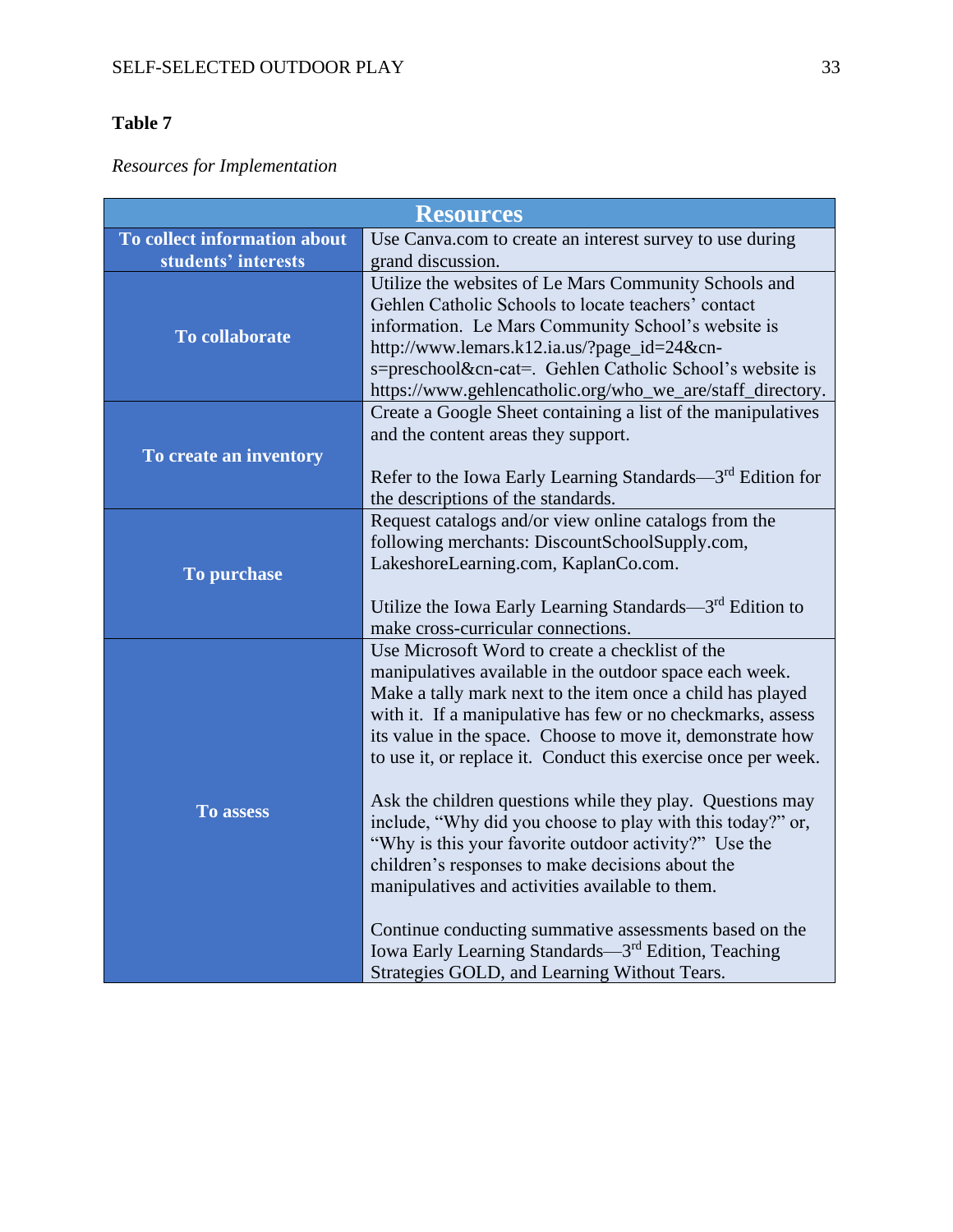#### **Responsibilities for Implementation**

The Director/Teacher will be responsible for all components of the plan. If additional shelving is necessary during the inventory process, she will contact the preschool's Property and Maintenance Commission and request their assistance in purchasing and building the shelves.

#### **Plan for Monitoring Success/Failure of the Interventions**

To monitor the success or failure of the interventions, the Director/Teacher will examine students' progress in fine motor skills and math competencies using the preschool's teachercreated assessments. She will compare students' abilities individually and as a group over the course of the school year and will compare students' abilities from the 2022-2023 school year to previous years' classes. The Director/Teacher will continue consulting the children about their ideas for improving the outdoor space. She will discuss the intervention with the children's families during parent-teacher conferences in October 2022 and April 2023 and document their viewpoints.

#### **Barriers**

Because this preschool is in Northwest Iowa, weather is always a factor in planning outdoor play. Weather may be too hot, too cold, too windy, too rainy, or too snowy to allow for safe outdoor play. The amount of outdoor time per day and the number of times per school year may affect the intervention's results.

Students' choices about the manipulatives with which they choose to play may also affect the plan's success. If students do not choose fine motor activities or math-related activities in the outdoor space, they will not reap benefits from the activities' presence.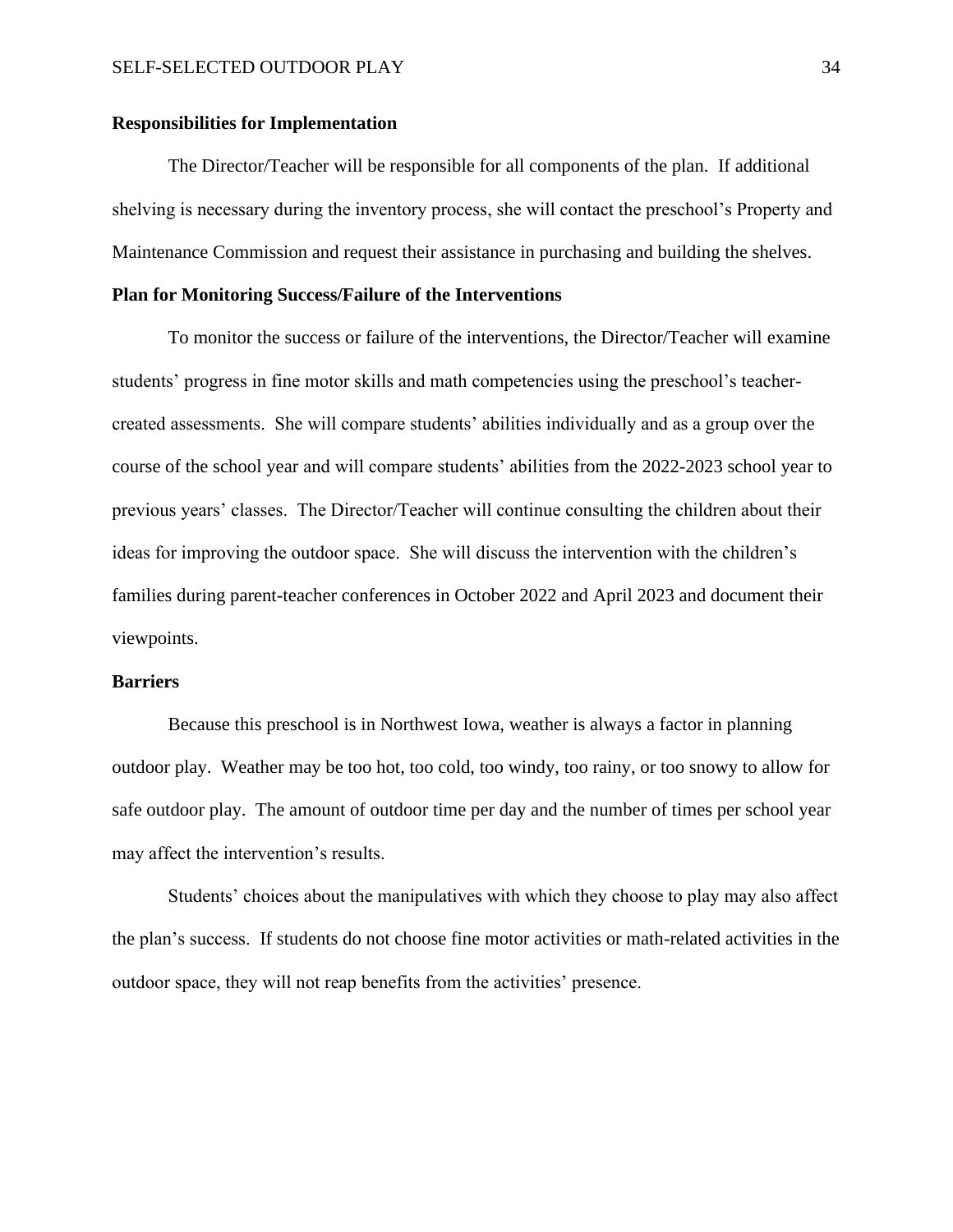#### **References**

- <span id="page-35-0"></span>Balci, S. & Ahi, B. (2017). Mind the gap! Differences between parents' childhood games and their children's game preferences. *Contemporary Issues in Early Childhood, (18)*4, 434- 442. https://journals-sagepub-com.ezproxy.nwciowa.edu/doi/10.1177/14639 49117742788
- Berg, S. (2015, July). Children's activity levels in different playground environments: An observational study in four Canadian preschools. *Early Childhood Education Journal; New York, (43)*4, 281-287. https://www.proquest.com/docview/1683340253? accountid=28306
- Byrd-Williams, C.E., Dooley, E.E., Thi, C.A., Browning, C., & Hoelscher, D.M. (2019). Physical activity, screen time, and outdoor learning environment practices and policy implementation: A cross sectional study of Texas childcare centers. *BMC Public Health, (19)*274. https://bmcpublichealth.biomedcentral.com/track/pdf/10.1186/s12889-019- 6588-5.pdf
- Clevenger, K.A. & Pfeiffer, K.A. (2022). Teacher-report of where preschool-aged children play and are physically active in indoor and outdoor learning centers. *Journal of Early Childhood Research, (20)*1, 3-12. https://journals-sagepub-com.ezproxy.nwciowa.edu /doi/pdf/10.1177/1476718X211033641
- Coates, J. & Pimlott-Wilson, H. (2019, February). Learning while playing: Children's Forest School experiences in the UK. *British Educational Research Journal, (45)*1, 21-40. https://bera-journals-onlinelibrary-wiley-com.ezproxy.nwciowa.edu /doi/pdfdirect/10.1002/berj.3491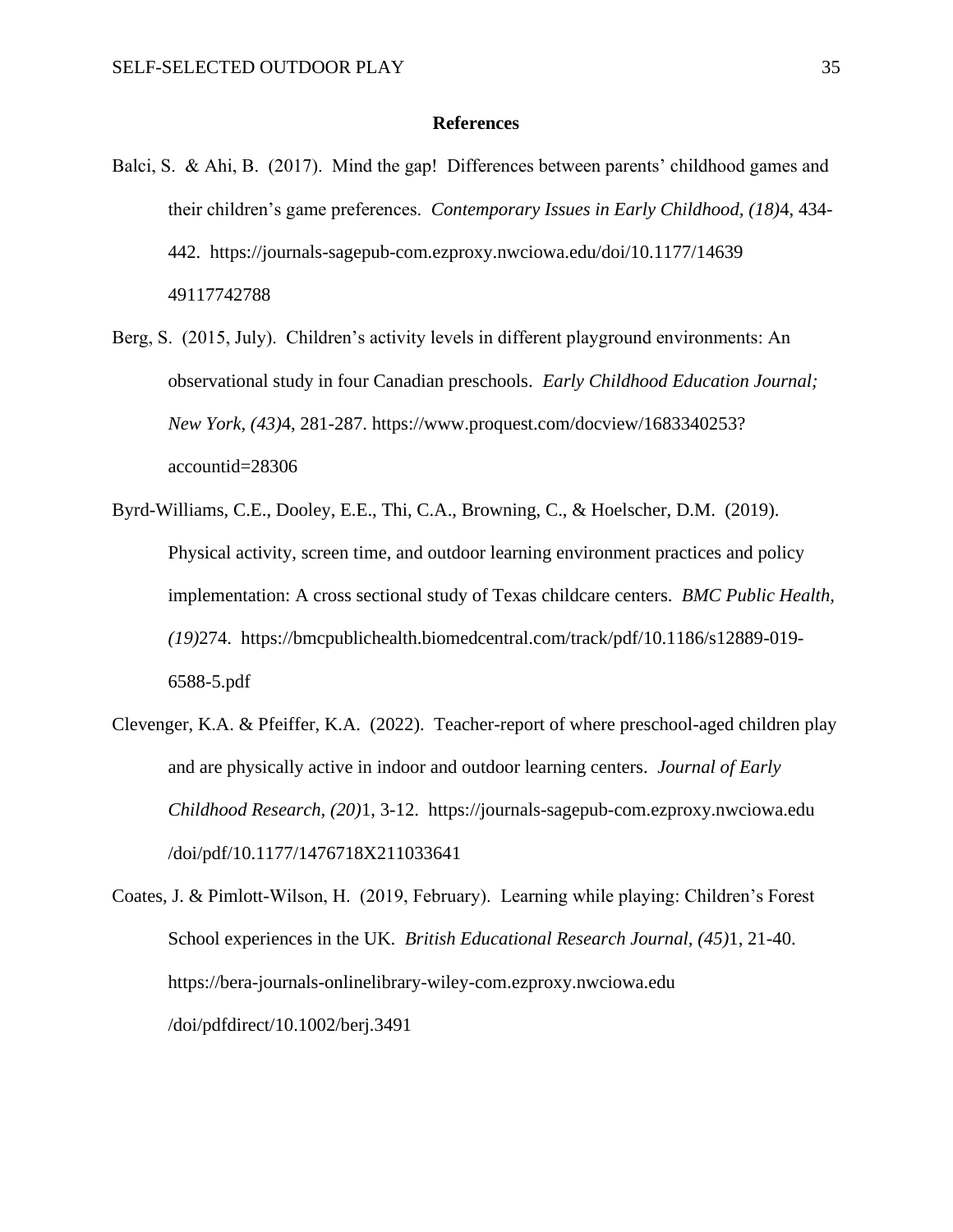- Davies, R. & Hamilton, P. (2016). Assessing learning in the early years' outdoor classroom: Examining challenges in practice. *Education 3-13: International Journal of Primary, Elementary and Early Years Education, (20)*10, 1-13. https://glyndwr.repository.guildhe .ac.uk/id/eprint/15713/1/Hamilton%20Assessing%20Learning%20in%20Outdoors.pdf
- Deaver, A. W. & Wright, L. E. (2018, November). A world of learning. *Young Children*: *Washington, 73*(5), 22-27. https://www-proquest-com.ezproxy.nwciowa.edu/ education1/docview/2133351345/806C6A52223D4EDBPQ/1?accountid=28306
- Dennis, S., Kiewra, C., & Wells, A. (2019, September). Natural outdoor classrooms: A national survey*.* Retrieved on March 18, 2022 from https://dimensionsfoundation.org/wp-content/ uploads/2019/11/NaturalOutdoorClassrooms\_FinalReport\_Sept2019.pdf
- Driediger, M., Truelove, S., Johnson, A., Vanderloo, L., Timmons, B., Burke, S., Irwin, J., & Tucker, P. (2019). The impact of shorter, more frequent outdoor play periods on preschoolers' physical activity during childcare: A cluster randomized controlled trial. *International Journal of Environmental Research and Public Health, (16)*, 4126. https://mdpi-res.com/ijerph/ijerph-16-04126/article\_deploy/ijerph-16-04126.pdf
- Fatai, I. A. O., Faqih, A., & Bustan, W. K. (2014). Children's active learning through unstructured play in Malaysia. *Childhood Education, 90*(4), 259-264. http://ezproxy.nwciowa.edu/login?url=https://www.proquest.com/scholarlyjournals/childrens-active-learning-through-unstructured/docview/1550131505/se-2?accountid=28306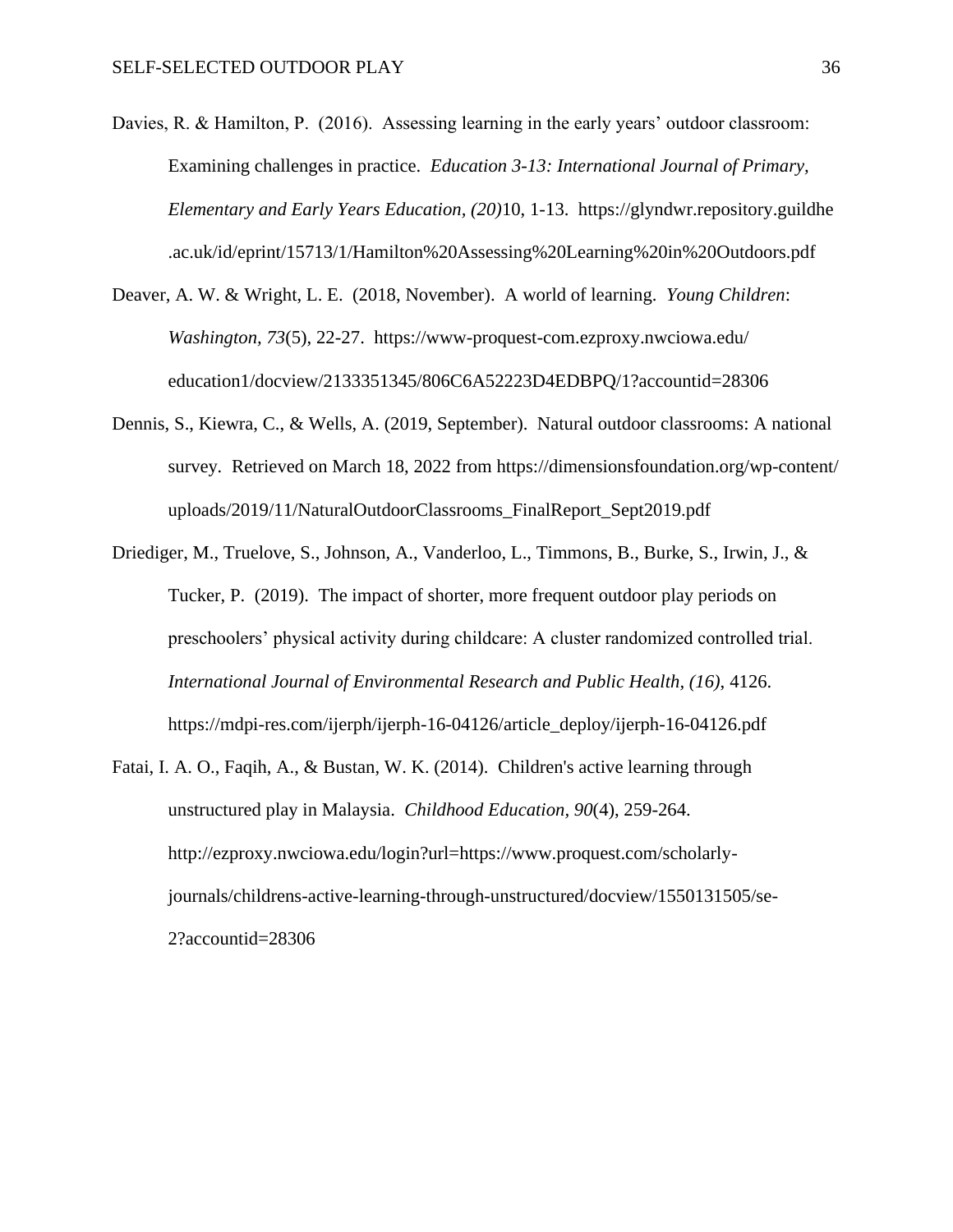- Hinkley, T., Brown, H., Carson, V., & Teychenne, M. (2018, April). Cross sectional associations of screen time and outdoor play with social skills in preschool children. *PLoS One; San Francisco, (13)*4. https://www.proquest.com/docview /2021717104?accountid=28306
- Hinkley, T., Cliff, D., Lum, J., & Hesketh, K. (2017, January). A stealth-based pilot intervention targeting preschoolers' screen-time, outdoor play and social skills. *Journal of Science and Medicine in Sport; Belconnen, (20)*, e3-e4. https://www.proquest.com /docview/2127348314?accountid=28306
- Hu, B., Li, K., De Marco, A., & Chen, Y. (2015, April). Examining the quality of outdoor play in Chinese kindergartens. *International Journal of Early Childhood; Dordecht, (47*)1, 53-77. https://www.proquest.com/docview/1668055622?parentSessionId=sAjpvICD bfZGc9cXs9ShHKU5twy3VfkFwcEV3xEe5Cg%3D&accountid=28306
- International Communication Learning Institute. (2011). What is See the Sound—Visual Phonics? Retrieved on March 5, 2022 from http://seethesound.org/visual\_phonics.html
- Iowa Department of Education. (2008). Iowa Early Learning Standards—3<sup>rd</sup> Edition. Retrieved on March 5, 2022 from https://educateiowa.gov/documents/early-childhoodstandards/2019/01/iowa-early-learning-standards-3rd-edition
- Iowa Department of Education. (2022). Iowa Core: the history. Retrieved on February 10, 2022 from https://iowacore.gov/about-iowa-core
- Khwaengmek, V., Pitiporntapin, S., Pimthong, P., & Bukatunyoo, O. (2021). Perceptions of pre-service teachers about outdoor learning for STEM Education in early childhood education. *Journal of Physics: Conference Series; Bristol, (1957)*1. https://www.proquest.com/docview/2559690456?accountid=28306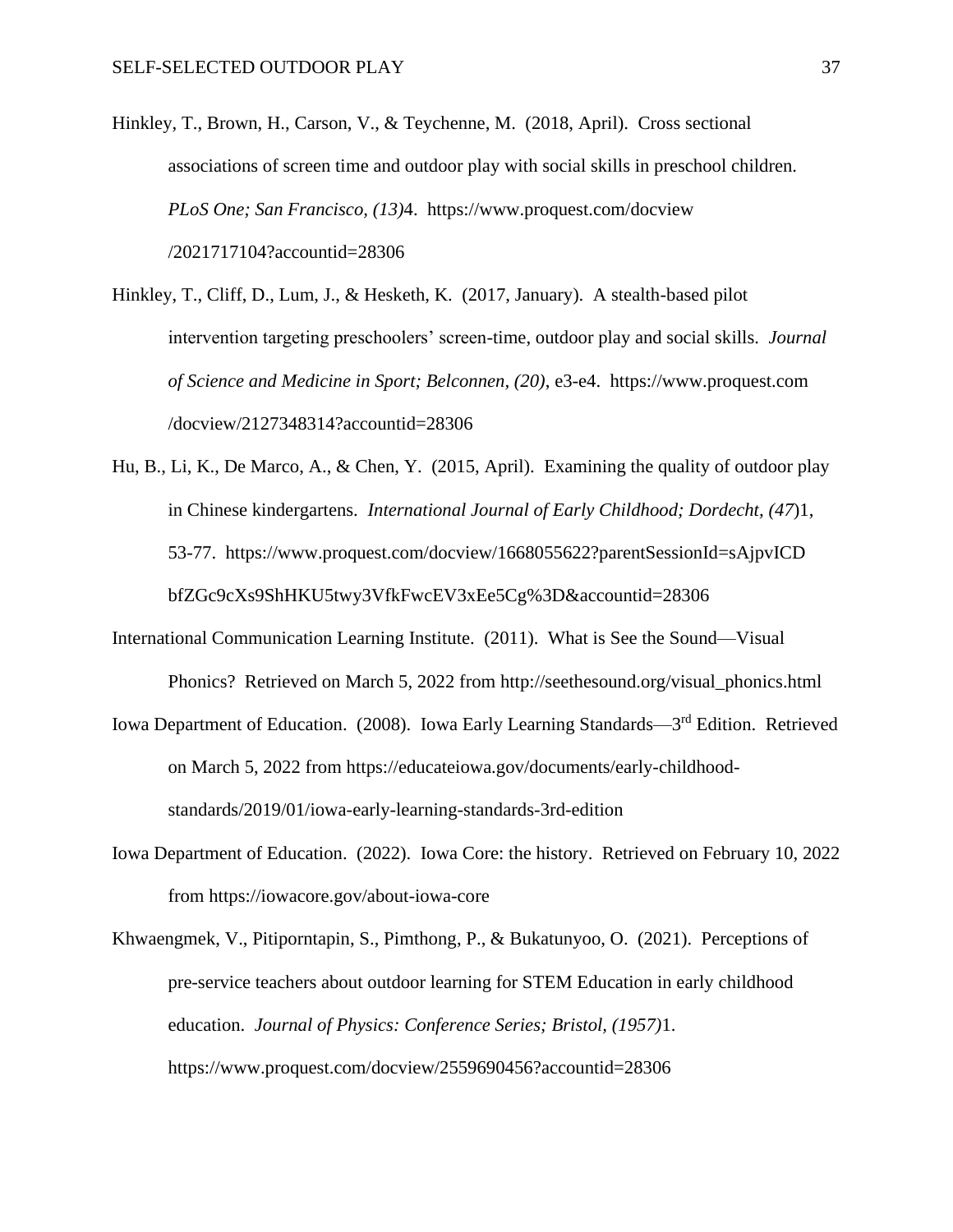Largo-Wighta, E., Guardino, C., Wludykac, P.S., Hall, K.W., Wight, J.T., & Merten, J.W. (2018). Nature contact at school: The impact of an outdoor classroom on children's wellbeing. *International Journal of Environmental Health Research, (28)*6, 653-666. https://web-p-ebscohost-com.ezproxy.nwciowa.edu/ehost/pdfviewer/pdfviewer?vid =1&sid=4ebdc850-348d-48b3-83d2-f83647228ca0%40redis

- Learning Without Tears. (2022). Early learning. Retrieved on March 5, 2022 from https://www.lwtears.com/subjects/early-learning
- Määttä, S., Konttinen, H., Augusta de Oliveira Figueirdo, R., Haukkala A., Sajaniemi, N., Erkkola, M., & Roos, E. (2020). Individual- home-, and preschool-level correlates of preschool children's sedentary time. *BMC Pediatrics*, (20)58. https://bmcpediatr.biomedcentral.com/track/pdf/10.1186/s12887-020-1948-y.pdf
- Merewether, J. (2015, February). Young children's perspectives of outdoor learning spaces: What matters? *Australian Journal of Early Childhood, 40*(1), 99-108. https://journals-sagepubcom.ezproxy.nwciowa.edu/doi/pdf/10.1177/183693911504000113
- Monti, F., Farné, R., Crudeli, F., Agostini, F., Minelli, M., & Ceciliani, A. (2019). The role of Outdoor Education in child development in Italian nursery schools. *Early Child Development and Care*, *189*(6), 867-882. https://doi.org/10.1080/03004430.2017. 1345896

Nedovic, S., & Morrissey, A. (2013, July). Calm active and focused: Children's responses to an organic outdoor learning environment*. Learning Environments Research; Dordrecht, (16)*2, 281-295. https://www.proquest.com/docview/1356441717?parentSessionId=q0 PnnQXuKoJaN7jirim8XY4kkR1U07Ymmx4mAKvp7b4%3D&accountid=28306

Noah's Ark Preschool. (2022). Noah's Ark Preschool. Retrieved on March 5, 2022 from https://www.pucclemars.com/noahs-ark-preschool/